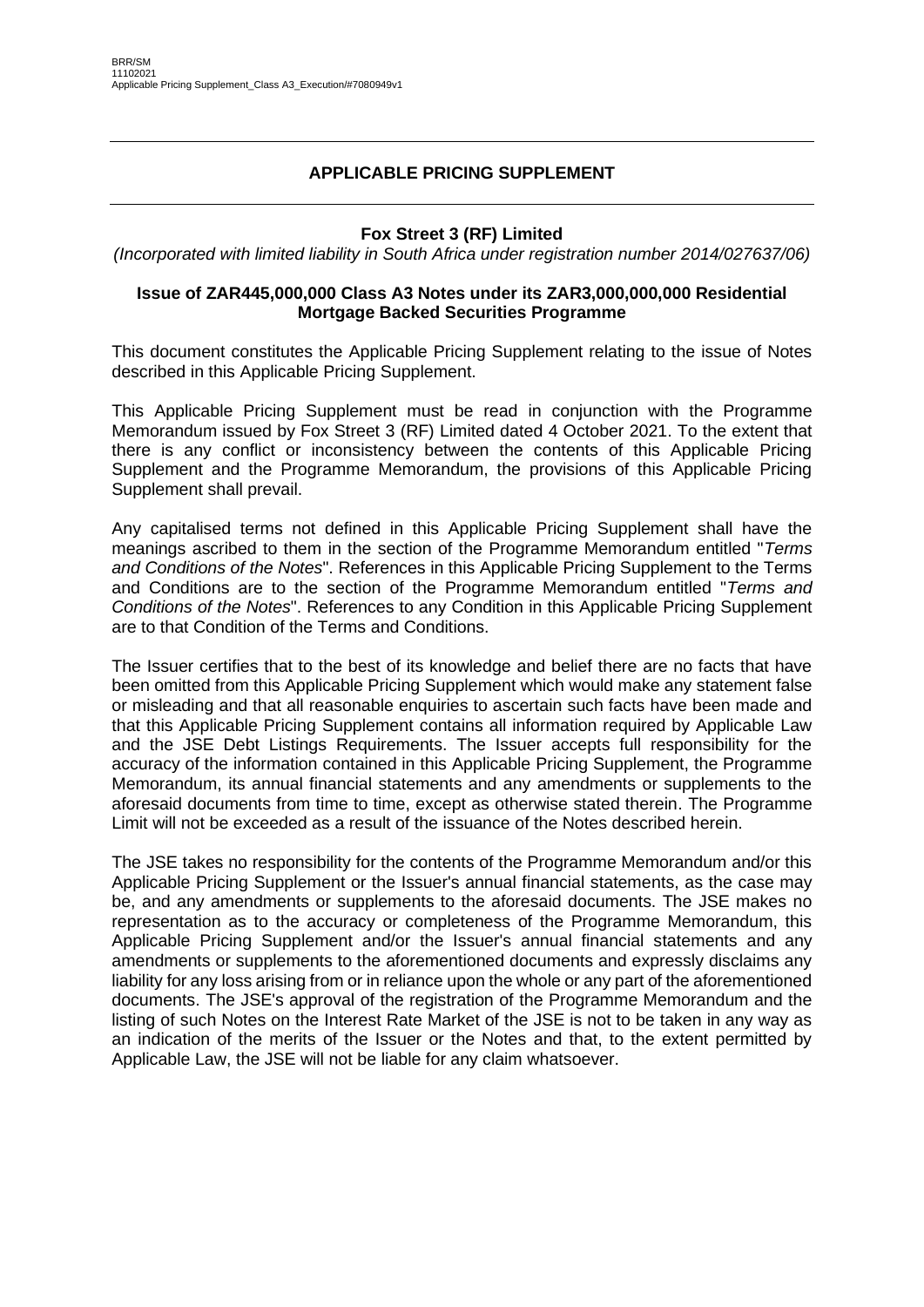## **DESCRIPTION OF THE NOTES**

<span id="page-1-0"></span>

| $\mathbf 1$    | <b>Issuer</b>                                                | Fox Street 3 (RF) Limited                                                                                                                                                                                                                                                                                                 |  |  |  |
|----------------|--------------------------------------------------------------|---------------------------------------------------------------------------------------------------------------------------------------------------------------------------------------------------------------------------------------------------------------------------------------------------------------------------|--|--|--|
| $\overline{2}$ | Status and Class of the Notes                                | <b>Secured Class A3 Notes</b>                                                                                                                                                                                                                                                                                             |  |  |  |
| 3              | Tranche number                                               | Tranche 1                                                                                                                                                                                                                                                                                                                 |  |  |  |
| 4              | Series number                                                | Series 1                                                                                                                                                                                                                                                                                                                  |  |  |  |
| 5              | Aggregate Principal Amount of this ZAR445,000,000<br>Tranche |                                                                                                                                                                                                                                                                                                                           |  |  |  |
| 6              | <b>Issue Date</b>                                            | 13 October 2021                                                                                                                                                                                                                                                                                                           |  |  |  |
| 7              | Minimum Denomination per Note                                | ZAR1,000,000                                                                                                                                                                                                                                                                                                              |  |  |  |
| 8              | <b>Issue Price</b>                                           | 100%                                                                                                                                                                                                                                                                                                                      |  |  |  |
| 9              | Applicable Business Day Convention                           | <b>Following Business Day</b>                                                                                                                                                                                                                                                                                             |  |  |  |
| 10             | <b>Interest Commencement Date</b>                            | 13 October 2021                                                                                                                                                                                                                                                                                                           |  |  |  |
| 11             | Step-Up Date                                                 | 20 October 2026                                                                                                                                                                                                                                                                                                           |  |  |  |
| 12             | <b>Scheduled Maturity Date</b>                               | N/A                                                                                                                                                                                                                                                                                                                       |  |  |  |
| 13             | <b>Final Redemption Date</b>                                 | 20 October 2031                                                                                                                                                                                                                                                                                                           |  |  |  |
| 14             | Use of Proceeds                                              | The net proceeds of the issue of this Tranche,<br>together with the net proceeds from the issue<br>of the Class A1 Notes (under stock code<br>FST3A1), the Class A2 Notes (under stock<br>code FST3A2) and the Class A4 Notes (under<br>stock code FST3A4) will be used to -<br>redeem the existing Class A5 Notes<br>(a) |  |  |  |
|                |                                                              | (under stock code FS3A5);                                                                                                                                                                                                                                                                                                 |  |  |  |

(b) redeem the existing Class B1 Notes (under stock code FS3B1);

- (c) redeem the existing Class C1 Notes (under stock code FS3C1);
- (d) redeem the existing Class D1 Notes (under stock code FS3D1);
- (e) redeem the existing subordinated loan; and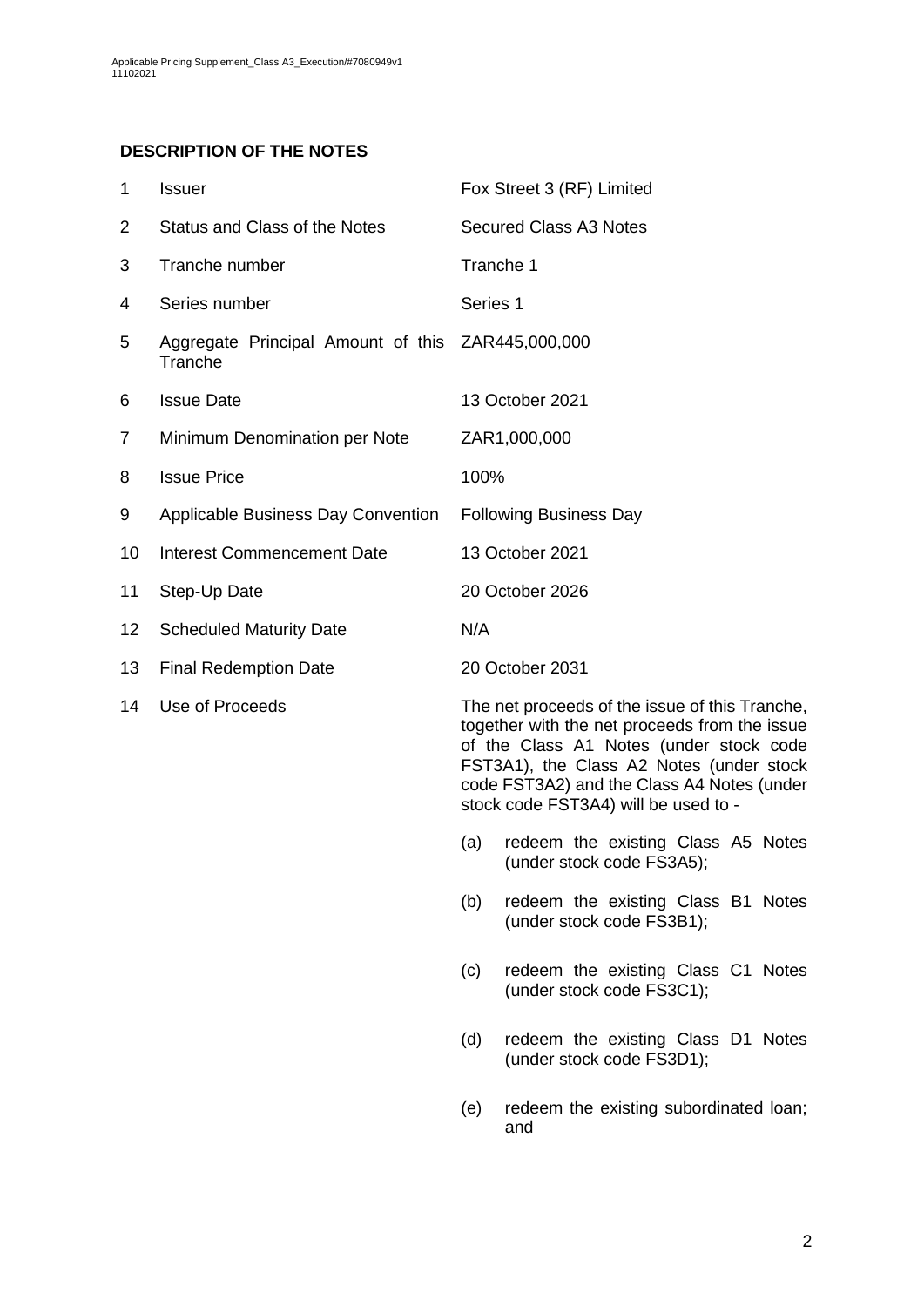|    |                                                                             | (f)<br>applicable, purchase<br>Eligible<br>the<br>it.<br>Assets and/or to<br>fund<br>the<br>Capital<br>Reserve, Redraw<br>Liquidity<br>Reserve,<br><b>Bonds</b><br>Mortgage<br>Reserve<br>and<br>Registration Costs Reserve at their<br>required amounts |  |  |
|----|-----------------------------------------------------------------------------|----------------------------------------------------------------------------------------------------------------------------------------------------------------------------------------------------------------------------------------------------------|--|--|
| 15 | Asset<br>Acquisition<br>Amount                                              | Pre-Funding ZAR361,113,029                                                                                                                                                                                                                               |  |  |
| 16 | <b>Asset Acquisition Pre-Funding Period</b>                                 | From (and including) 13 October 2021 to (and<br>including) 13 April 2022                                                                                                                                                                                 |  |  |
| 17 | <b>Note</b><br>Redemption<br>Pre-Funding<br>Amount                          | N/A                                                                                                                                                                                                                                                      |  |  |
| 18 | Note Redemption Pre-Funding Period                                          | N/A                                                                                                                                                                                                                                                      |  |  |
| 19 | <b>Tap Period</b>                                                           | From (and including) 13 October 2021 to (and<br>including) 13 April 2023                                                                                                                                                                                 |  |  |
| 20 | <b>Specified Currency</b>                                                   | Rand                                                                                                                                                                                                                                                     |  |  |
| 21 | Pre-Payment Note(s)                                                         | No                                                                                                                                                                                                                                                       |  |  |
| 22 | Subordinated Loan Facility Limit                                            | ZAR165,000,000                                                                                                                                                                                                                                           |  |  |
| 23 | Initial<br>Advance<br>the<br>under<br>Subordinated Loan on the Issue Date   | ZAR151,228,899                                                                                                                                                                                                                                           |  |  |
| 24 | additional/other<br>Terms<br>and<br>Any<br>Conditions relating to the Notes | N/A                                                                                                                                                                                                                                                      |  |  |
|    | <b>FIXED RATE NOTES</b>                                                     |                                                                                                                                                                                                                                                          |  |  |
| 25 | <b>Fixed Interest Rate</b>                                                  | N/A                                                                                                                                                                                                                                                      |  |  |
| 26 | Payment Date(s)                                                             | N/A                                                                                                                                                                                                                                                      |  |  |
| 27 | Interest Period(s)                                                          | N/A                                                                                                                                                                                                                                                      |  |  |
| 28 | Step-Up Rate                                                                | N/A                                                                                                                                                                                                                                                      |  |  |
| ററ | other items relating to the                                                 | $N1/\Lambda$                                                                                                                                                                                                                                             |  |  |

29 Any other items relating to the N/A particular method of calculating interest

## **FLOATING RATE NOTES**

30 Interest Payment Dates The 20<sup>th</sup> day of January, April, July and October of each calendar year or if such day is not a Business Day, the Business Day on which the interest will be paid, as determined in accordance with the applicable Business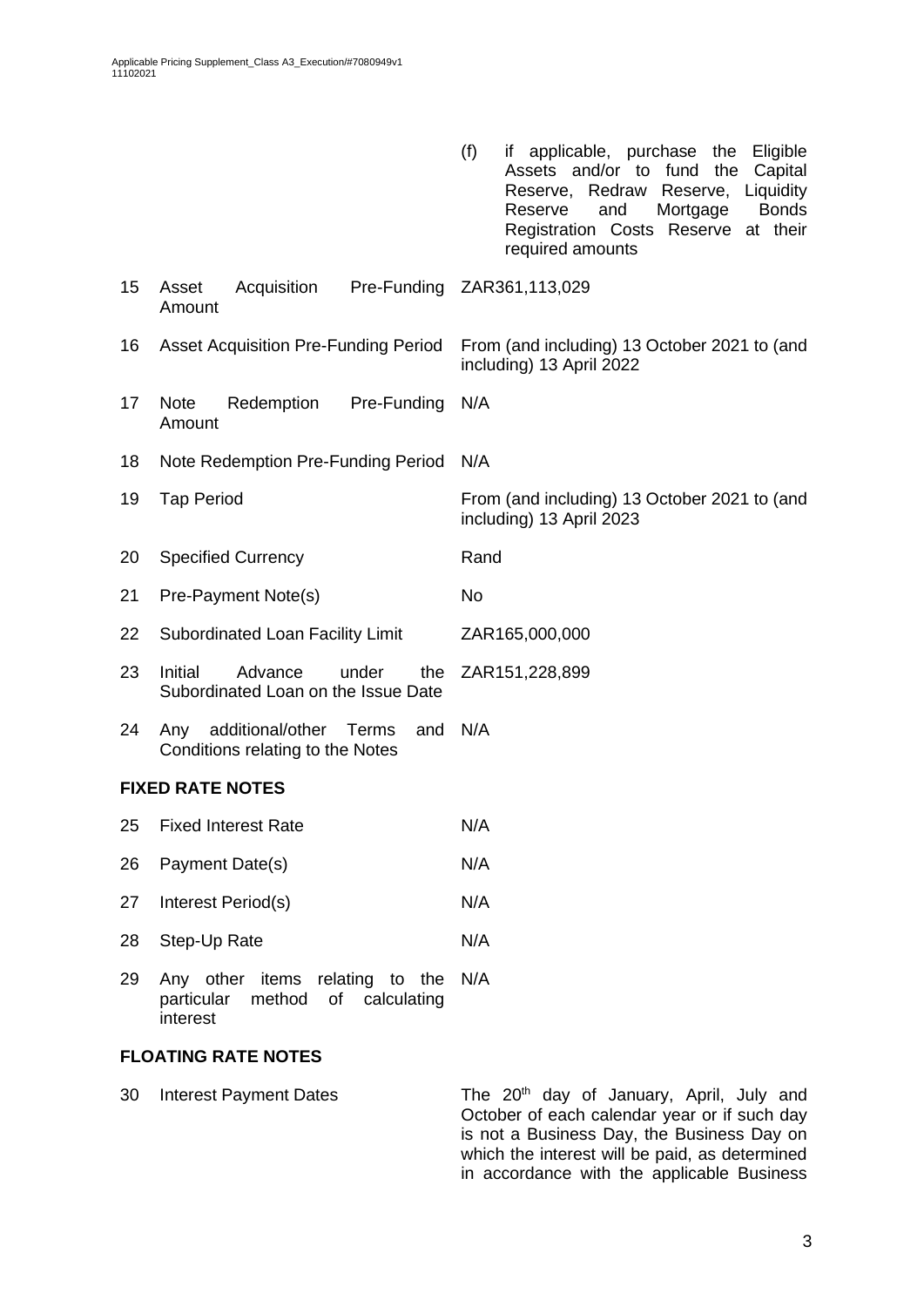Day Convention (as specified in item [9](#page-1-0) of this Applicable Pricing Supplement).

| 31 | <b>Interest Periods</b>             |                                                                                                                 | The period from (and including) 20 October to<br>(but excluding) 20 January, from (and<br>including) 20 January to (but excluding)<br>20 April, from (and including) 20 April to (but<br>excluding) 20 July and from (and including)<br>20 July to (but excluding) 20 October of each<br>calendar year, provided that the first Interest<br>Period will commence on (and include) the<br>Interest Commencement Date and end on (but<br>exclude) the following Interest Payment Date<br>(each Interest Payment Date as adjusted in<br>accordance with the applicable Business Day<br>Convention). |  |  |  |  |
|----|-------------------------------------|-----------------------------------------------------------------------------------------------------------------|--------------------------------------------------------------------------------------------------------------------------------------------------------------------------------------------------------------------------------------------------------------------------------------------------------------------------------------------------------------------------------------------------------------------------------------------------------------------------------------------------------------------------------------------------------------------------------------------------|--|--|--|--|
| 32 |                                     | Manner in which the Interest Rate is to<br>be determined                                                        | <b>Screen Rate Determination</b>                                                                                                                                                                                                                                                                                                                                                                                                                                                                                                                                                                 |  |  |  |  |
| 33 | Margin/Spread for the Interest Rate |                                                                                                                 | 1.10% per annum to be added to the<br><b>Reference Rate</b>                                                                                                                                                                                                                                                                                                                                                                                                                                                                                                                                      |  |  |  |  |
| 34 | Margin/Spread for the Step-Up Rate  |                                                                                                                 | 1.25% per annum to be added to the<br><b>Reference Rate</b>                                                                                                                                                                                                                                                                                                                                                                                                                                                                                                                                      |  |  |  |  |
| 35 |                                     | If ISDA Determination                                                                                           |                                                                                                                                                                                                                                                                                                                                                                                                                                                                                                                                                                                                  |  |  |  |  |
|    | (a)                                 | <b>Floating Rate Option</b>                                                                                     | N/A                                                                                                                                                                                                                                                                                                                                                                                                                                                                                                                                                                                              |  |  |  |  |
|    | (b)                                 | <b>Designated Maturity</b>                                                                                      | N/A                                                                                                                                                                                                                                                                                                                                                                                                                                                                                                                                                                                              |  |  |  |  |
|    | (c)                                 | Reset Date(s)                                                                                                   | N/A                                                                                                                                                                                                                                                                                                                                                                                                                                                                                                                                                                                              |  |  |  |  |
| 36 |                                     | If Screen Determination                                                                                         |                                                                                                                                                                                                                                                                                                                                                                                                                                                                                                                                                                                                  |  |  |  |  |
|    | (a)                                 | Reference Rate (including<br>relevant period by reference to<br>which the Interest Rate is to be<br>calculated) | <b>Three Month JIBAR</b>                                                                                                                                                                                                                                                                                                                                                                                                                                                                                                                                                                         |  |  |  |  |
|    | (b)                                 | <b>Rate Determination Dates</b>                                                                                 | The first Business Day of each Interest Period                                                                                                                                                                                                                                                                                                                                                                                                                                                                                                                                                   |  |  |  |  |
|    | (c)                                 | Relevant Screen page and<br>Reference Code                                                                      | Reuters Screen SAFEY page under caption<br>"Yield"<br>approximately<br>at<br>11h00,<br>as<br>Johannesburg time, on the relevant Rate<br>Determination Date, rounded to the third<br>decimal point                                                                                                                                                                                                                                                                                                                                                                                                |  |  |  |  |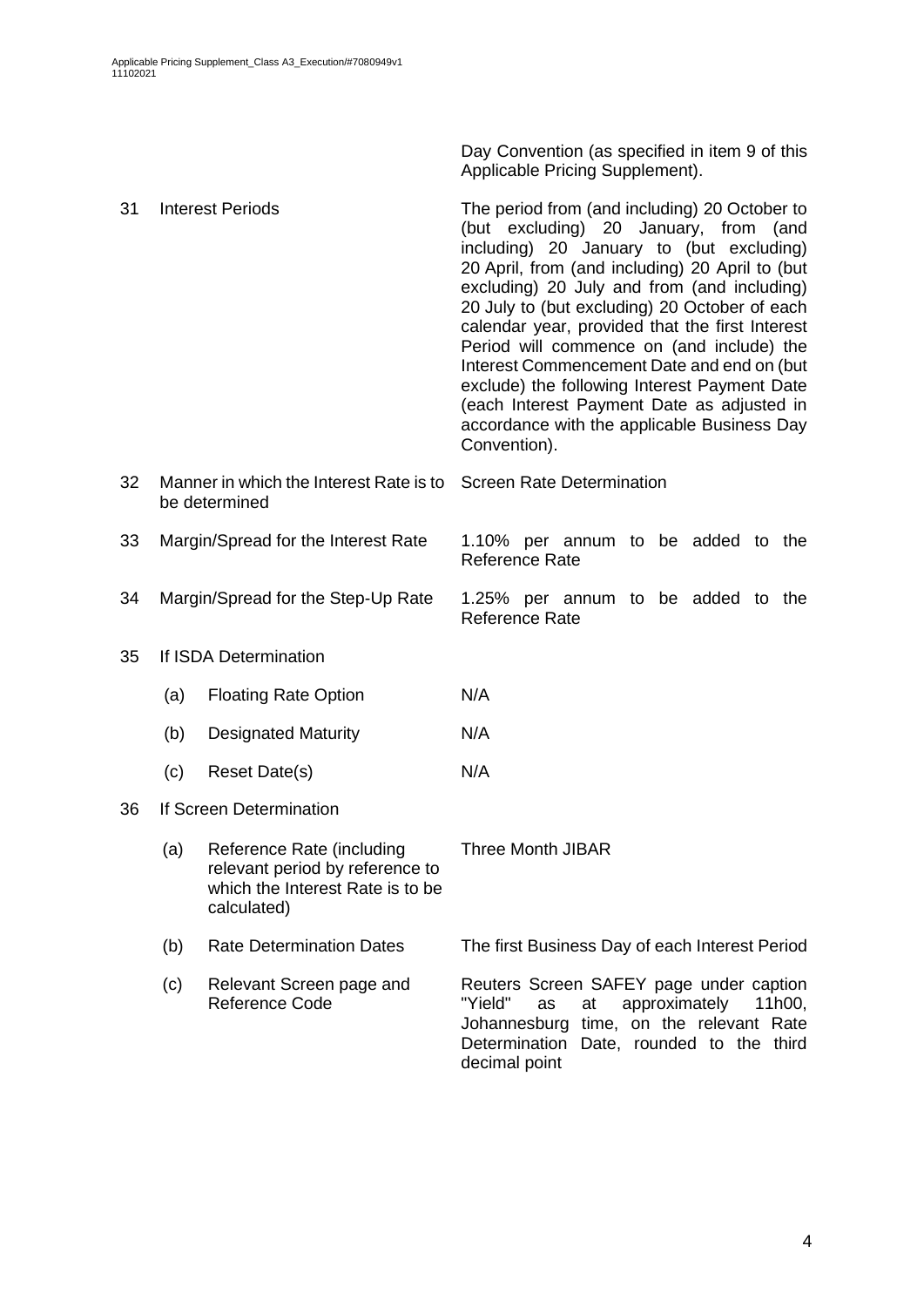37 If Interest Rate to be calculated

otherwise than by reference to the previous two sub-clauses, insert basis for determining Interest Rate/Margin/Fall back provisions for the Reference Rate(s) which appears or appear, as the case may be, on the Rate Screen Page as at 12h00, Johannesburg time, on the Rate Determination Date in question, plus the Margin, all as determined by the Calculation Agent. 38 Any other terms relating to the N/A particular method of calculating interest **OTHER NOTES** 39 If the Notes are not Fixed Rate Notes N/A or Floating Rate Notes, or if the Notes are a combination of the above and some other Note, set out the relevant description any additional Terms and Conditions relating to such Notes **GENERAL** 40 Description of amortisation of Notes Notes are redeemed in accordance with the applicable Priority of Payments 41 Additional selling restrictions N/A 42 International Securities Identification Number (ISIN) ZAG000180647 43 Stock Code FST3A3 44 Financial Exchange Interest Rate Market of the JSE 45 Dealer **Invested** 46 Method of distribution **Private Placement** 47 Expected rating to be assigned to this  $AAA_{(ZA)(sf)}$ Tranche of Notes (if any) 48 Rating Agency Global Credit Rating Company Proprietary Limited (registration number 1995/005001/07); 49 Auditors KPMG Inc 50 Governing Law South Africa

The arithmetic mean of the offered quotation,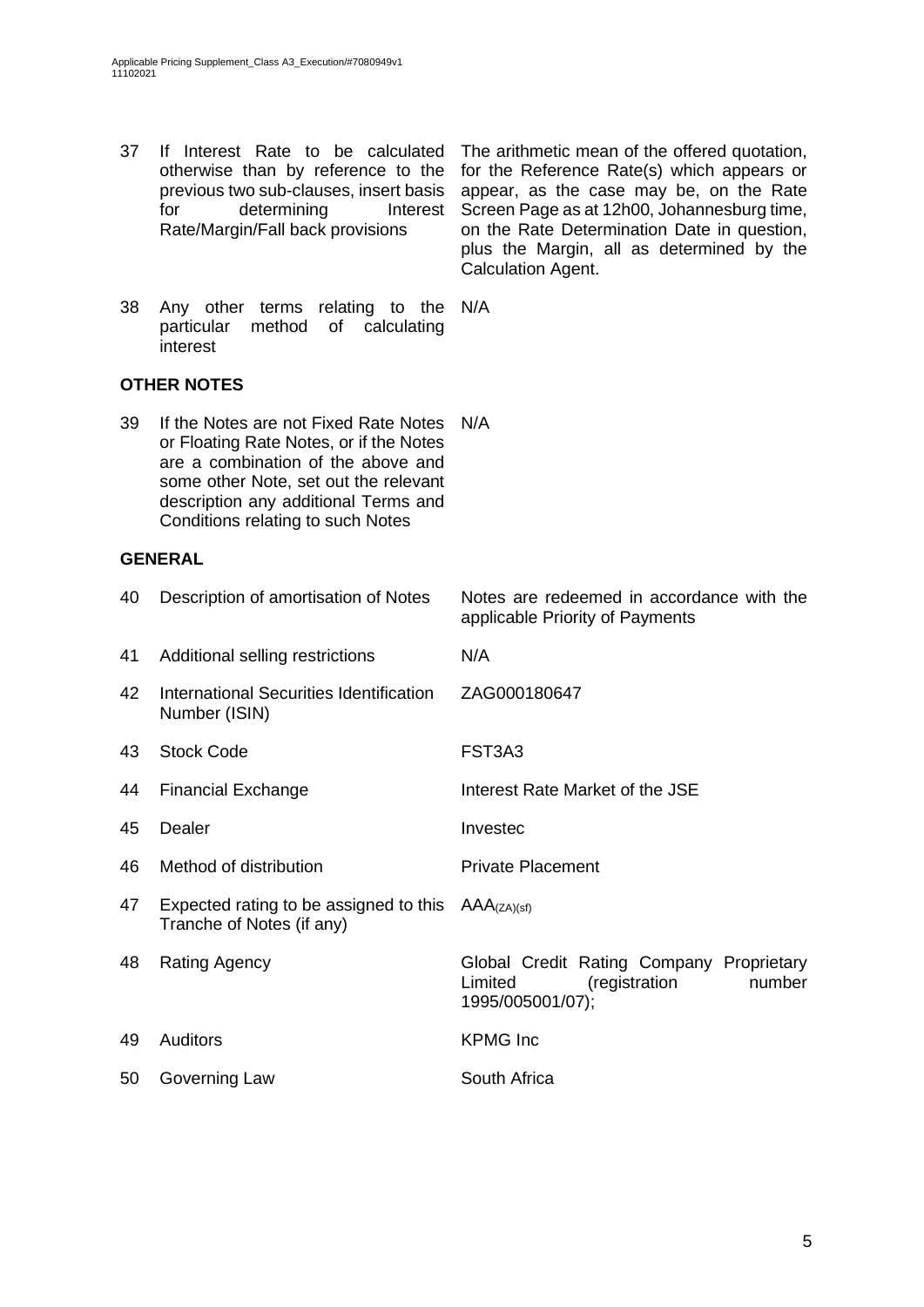| 51 | Last Day to Register                                          | By 17h00 on the Business Day immediately<br>preceding the first day of a Book Closed<br>Period                                                                                                                                                                                   |
|----|---------------------------------------------------------------|----------------------------------------------------------------------------------------------------------------------------------------------------------------------------------------------------------------------------------------------------------------------------------|
| 52 | <b>Books Closed Period</b>                                    | The period from (and including) 15 October to<br>(but excluding) 20 October, from<br>(and<br>including) 15 January to (but excluding)<br>20 January, from (and including) 15 April to<br>(but excluding) 20 April and from (and<br>including) 15 July to (but excluding) 20 July |
| 53 | <b>Calculation Agent</b>                                      | Investec                                                                                                                                                                                                                                                                         |
| 54 | Agent                                                         | Registered Office of the Calculation 100 Grayston Drive, Sandown, Sandton, 2196                                                                                                                                                                                                  |
| 55 | Paying Agent                                                  | Investec                                                                                                                                                                                                                                                                         |
| 56 |                                                               | Registered Office of the Paying Agent 100 Grayston Drive, Sandown, Sandton, 2196                                                                                                                                                                                                 |
| 57 | <b>Transfer Agent</b>                                         | Investec                                                                                                                                                                                                                                                                         |
| 58 | Agent                                                         | Registered Office of the Transfer 100 Grayston Drive, Sandown, Sandton, 2196                                                                                                                                                                                                     |
| 59 | <b>Redraw Facility Provider</b>                               | N/A                                                                                                                                                                                                                                                                              |
| 60 | <b>Redraw Facility Limit</b>                                  | N/A                                                                                                                                                                                                                                                                              |
| 61 | <b>Warehouse Facility Provider</b>                            | Investec                                                                                                                                                                                                                                                                         |
| 62 | <b>Account Bank</b>                                           | Investec                                                                                                                                                                                                                                                                         |
| 63 | <b>Derivative Counterparty</b>                                | Investec                                                                                                                                                                                                                                                                         |
| 64 | Safe Custody and Settlement Agent                             | Nedbank Limited                                                                                                                                                                                                                                                                  |
| 65 | Registered Office of the Safe Custody<br>and Settlement Agent | 16 Constantia Boulevard, Constantia Kloof,<br>Roodepoort, 1709                                                                                                                                                                                                                   |
| 66 | <b>Approved Sellers</b>                                       | Fox Street 1 and Fox Street 2                                                                                                                                                                                                                                                    |
| 67 | Programme Limit                                               | ZAR3,000,000,000                                                                                                                                                                                                                                                                 |
| 68 | Initial Aggregate Home Loan Portfolio<br><b>Credit Limit</b>  | ZAR1,568,809,876.21, measured<br>the<br>as<br>aggregate of the current credit limits relating to<br>all of the Home Loans in the Home Loan<br>Portfolio purchased by the Issuer (as recorded<br>in the Servicer's administration system)                                         |
| 69 | <b>Final Loan Maturity Date</b>                               | 31 October 2046                                                                                                                                                                                                                                                                  |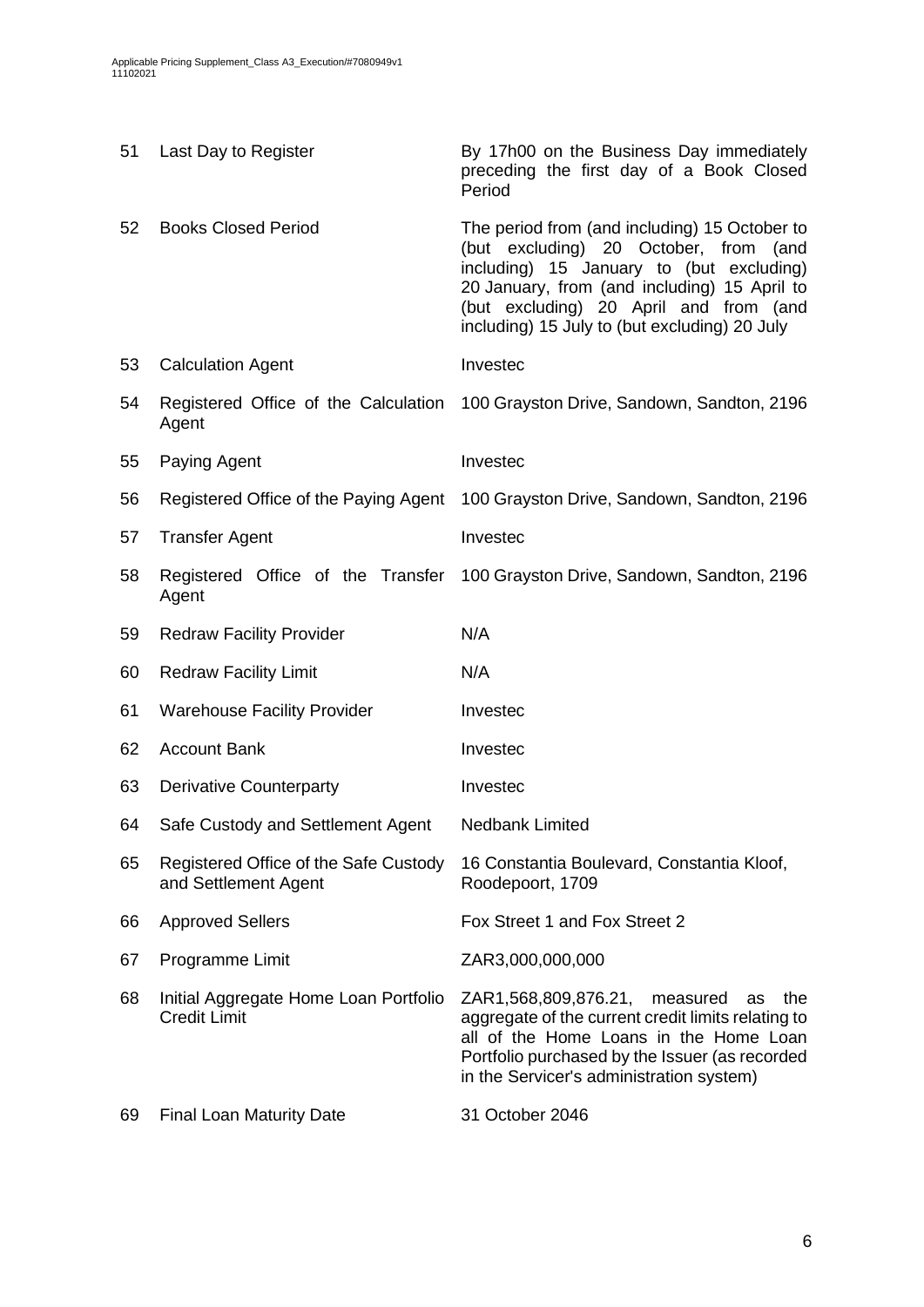70 Aggregate Outstanding Amount of Notes in issue on the Issue Date of this Tranche, excluding any Tranche of Notes to be redeemed or refinanced on the Issue Date of this Tranche Principal ZAR950,000,000 71 Aggregate Principal Amount of the ZAR505,000,000 Class A1 Notes, Class A2 Notes and Class A4 Notes to be issued simultaneously with this Tranche 72 Portfolio Covenants that must be complied with after each acquisition of Additional Home Loans or Replacement Assets - (a) Required Non-Owner Occupied Ratio 27.38% (b) Required Self-Employed Ratio 15.84% (c) Required Weighted Average Original LTV Ratio 77.51% (d) Required Weighted Average Debt to Income Ratio 16.06% (e) Required Weighted Average Discount to Prime Rate Ratio Minus 1.20% (deducted from the Prime Rate) (f) Required Weighted Average Seasoning Ratio 8.26 years

### 73 Eligibility Criteria

Except for in respect of Existing Participating Assets, the following eligibility criteria shall apply in respect of each Home Loan Agreement in addition to the eligibility criteria set out in the section of the Programme Memorandum entitled "*The Sale Agreement*" and the Sale Agreement –

- (a) Minimum Principal Balance of the Home Loans as at the date of sale ZAR250,000
- (b) Maximum Principal Balance of the Home Loans as at the date of sale ZAR6,000,000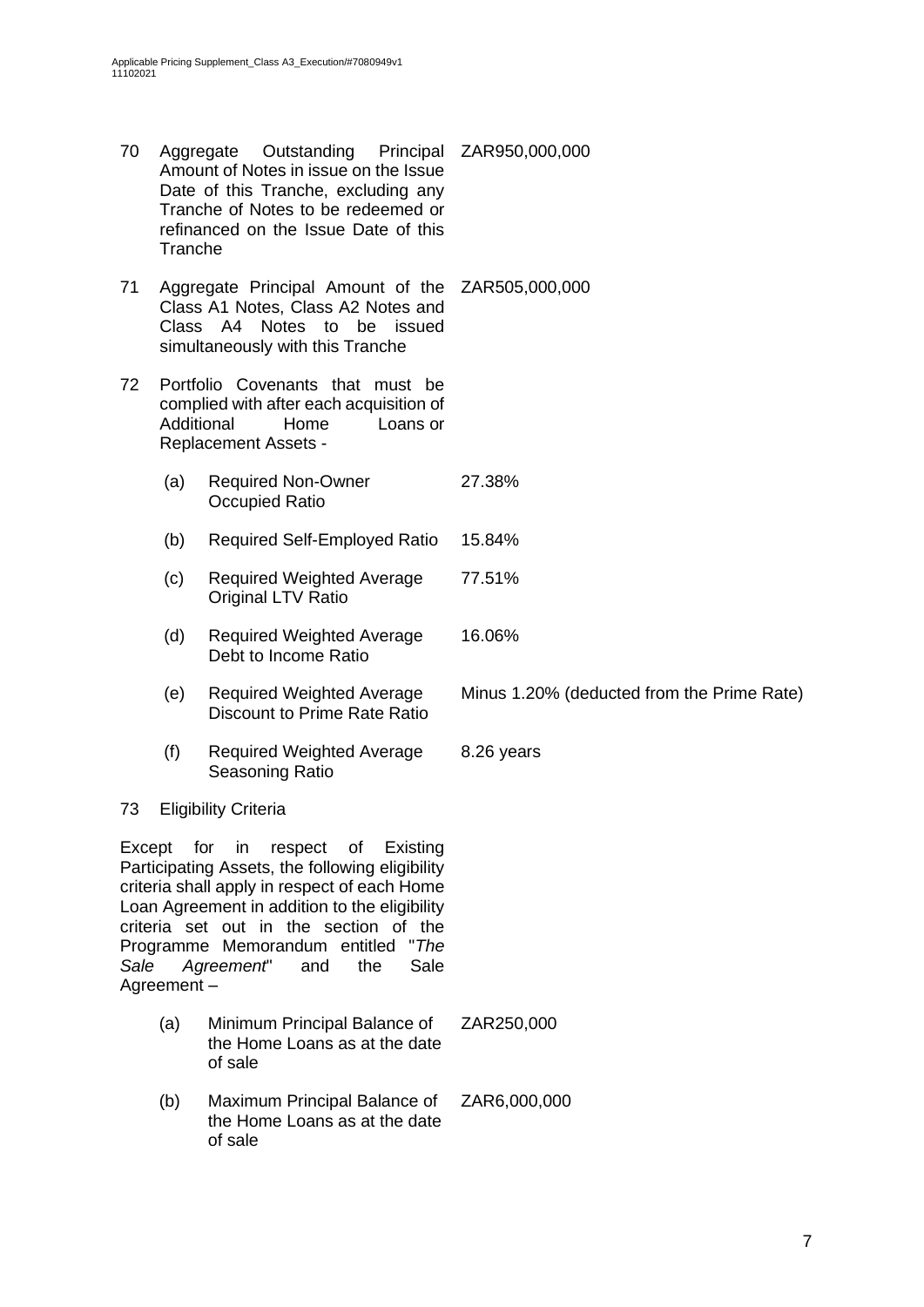|    | (c)                               | Maximum term of the Home<br>Loan                                 | 300 months                                                                                                                                                                                                                                                                                                              |  |
|----|-----------------------------------|------------------------------------------------------------------|-------------------------------------------------------------------------------------------------------------------------------------------------------------------------------------------------------------------------------------------------------------------------------------------------------------------------|--|
|    | (d)                               | <b>Current LTV Ratio</b>                                         | 102.00%                                                                                                                                                                                                                                                                                                                 |  |
|    | (e)                               | Original LTV Ratio                                               | 102.00%                                                                                                                                                                                                                                                                                                                 |  |
|    | (f)                               | Debt-to-Income ratio                                             | 50.00%                                                                                                                                                                                                                                                                                                                  |  |
| 74 |                                   | Rights of the Issuer to amend the<br><b>Eligibility Criteria</b> | N/A                                                                                                                                                                                                                                                                                                                     |  |
| 75 | <b>Material Change Statement</b>  |                                                                  | There has been no material change in the<br>financial or trading position of the Issuer since<br>its last financial year end being 31 March 2021<br>for which audited annual financial statements<br>have been published. This statement has not<br>been confirmed nor verified by KPMG, the<br>auditors of the Issuer. |  |
| 76 | <b>Compliance Statement</b>       |                                                                  | The Issuer is in compliance with the provisions<br>of the Companies Act and is acting<br>in<br>with<br>conformity<br>its<br>memorandum<br>οf<br>incorporation                                                                                                                                                           |  |
| 77 | Legal and Arbitration Proceedings |                                                                  | The Issuer is not aware of any legal or<br>arbitration proceedings, including proceedings<br>that are pending or threatened that may have<br>or have had, in the previous 12 months, a<br>material effect on the Issuer's financial<br>position                                                                         |  |
| 78 | <b>Additional Information</b>     |                                                                  |                                                                                                                                                                                                                                                                                                                         |  |
|    | (a)                               | Capital<br>Required<br>Reserve<br>Amount percentage              | N/A                                                                                                                                                                                                                                                                                                                     |  |
|    | (b)                               | Redraw<br>Reserve<br>Required<br>Amount percentage               | 2.00%                                                                                                                                                                                                                                                                                                                   |  |
|    | (c)                               | Principal<br>Deficiency<br>Percentage                            | 50.00%                                                                                                                                                                                                                                                                                                                  |  |

(d) Originator Call Option Date 20 October 2026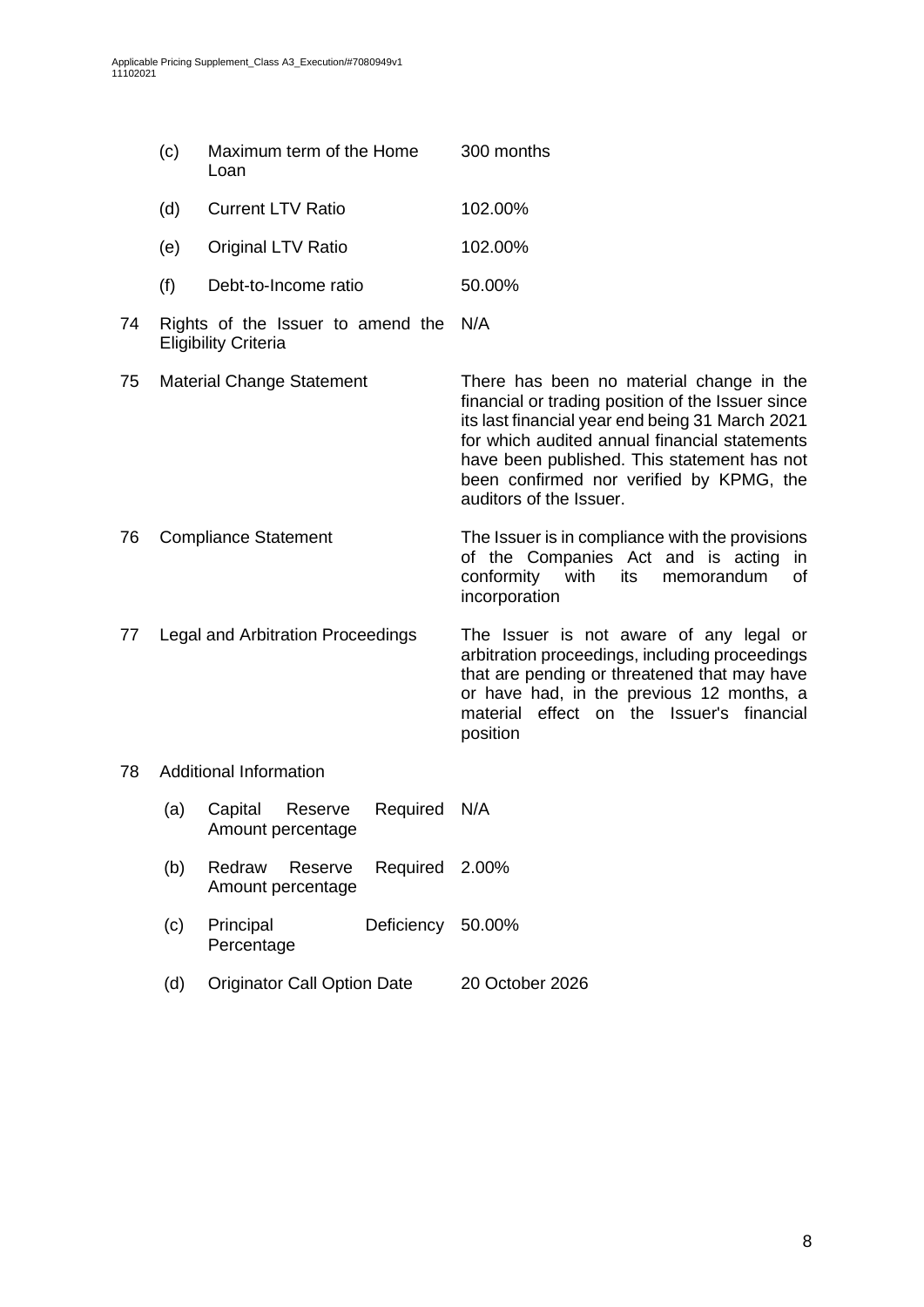### 79 Stop-Purchase Events

The occurrence of the following -

- (a) a Servicer Event of Default occurs; or
- (b) an Issuer Trigger Event occurs; or
- (c) on the most recent Determination Date, a Principal Deficiency is recorded to the Principal Deficiency Ledger relating to the relevant Class of Notes; or
- (d) the Issuer has insufficient funds available (i) to pay the Purchase Price for Additional Home Loans; or (ii) to fund Redraws, Re-Advances or Further Advances, as the case may be.
- 80 Investor Report

As long as the Notes are listed on the Interest Rate Market of the JSE, the Administrator will prepare a quarterly transaction performance report which report, when it becomes available, will be available to view on the Originator's website -https://www.investec.com/en \_za/investec-forcorporates/advice/debt-capital-

markets/fox-street-3-rf-limited.html

### **ADDITIONAL DISCLOSURE IN RESPECT OF SECURITISATIONS**

- 81 Description of Participating Assets
	- (a) legal jurisdiction(s) where the Participating Assets are located
	- (b) title/recourse to the See Participating Assets

See the section of the Programme Memorandum entitled "*The Sale Agreement*" under sub-section 2 "*Eligibility Criteria*" clause 2.1.1 and 2.1.21

the section of the Programme Memorandum entitled "*The Sale Agreement*" under sub-section 1 "*Sale Agreement*"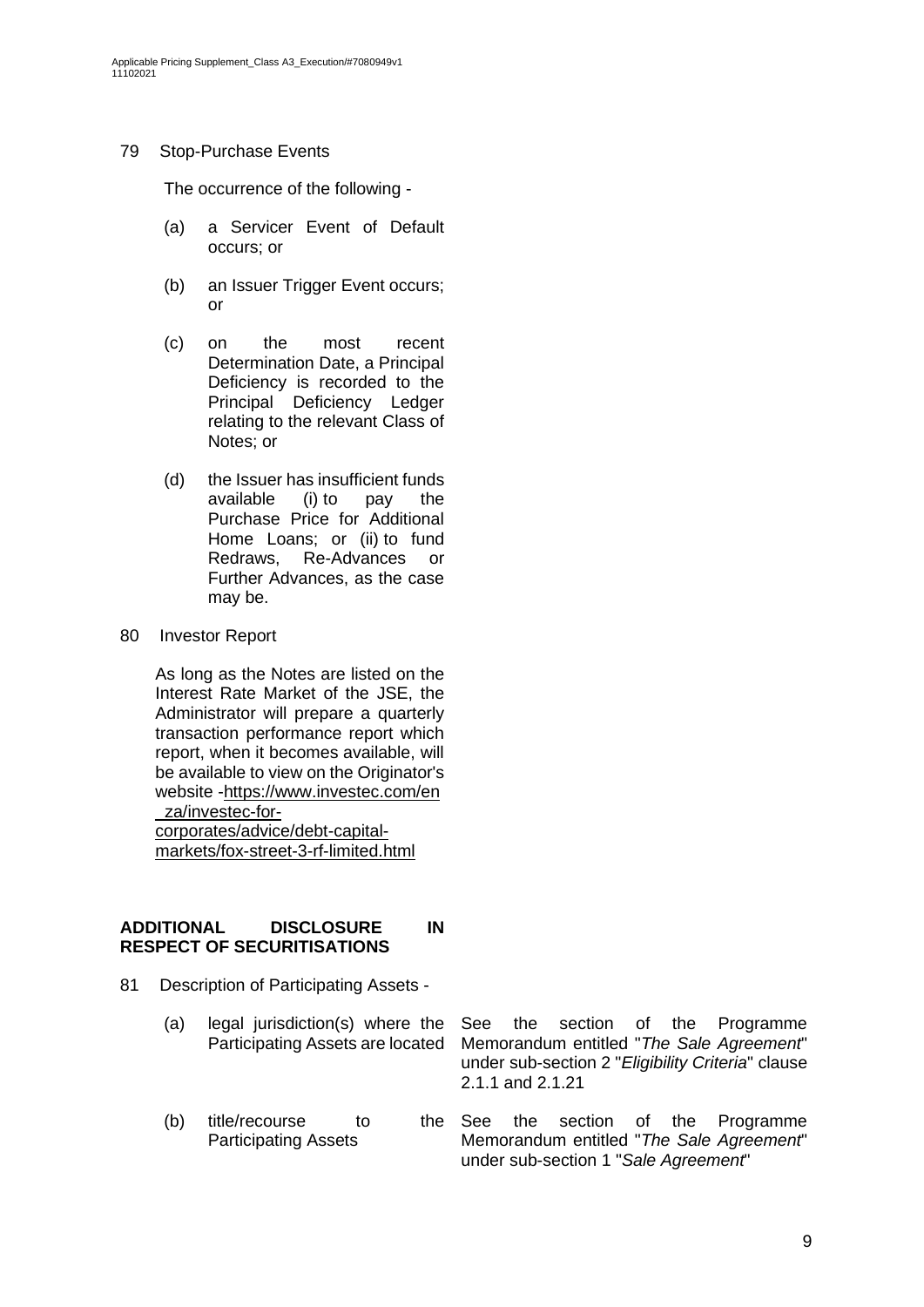| (c) |                                                                                                                                                                                                                                                                                                                                                                          | number and value of the<br>Participating Assets in the pool |                                                                                     | To be included in the Investor Report                                                                                                                                                          |  |  |
|-----|--------------------------------------------------------------------------------------------------------------------------------------------------------------------------------------------------------------------------------------------------------------------------------------------------------------------------------------------------------------------------|-------------------------------------------------------------|-------------------------------------------------------------------------------------|------------------------------------------------------------------------------------------------------------------------------------------------------------------------------------------------|--|--|
|     | (d)<br>seasoning of the Participating<br>Assets                                                                                                                                                                                                                                                                                                                          |                                                             |                                                                                     | To be included in the Investor Report                                                                                                                                                          |  |  |
|     | (e)                                                                                                                                                                                                                                                                                                                                                                      |                                                             | level of collateralisation                                                          | To be included in the Investor Report                                                                                                                                                          |  |  |
|     | (f)<br>rights of the Issuer and/or the<br>Seller and/or the Originator to<br>substitute Participating Assets<br>(g)<br>treatment of early amortisation<br>of the Participating Assets                                                                                                                                                                                    |                                                             |                                                                                     | the<br>section<br>See<br>οf<br>the<br>Programme<br>Memorandum entitled "The Sale Agreement"<br>"Replacement<br>under<br>sub-section<br>5<br>0f<br><b>Participating Assets"</b>                 |  |  |
|     |                                                                                                                                                                                                                                                                                                                                                                          |                                                             |                                                                                     | Prepayments received in respect of the<br>Participating Assets will form part of Principal<br>Available Funds and will be applied in<br>accordance with the applicable Priority of<br>Payments |  |  |
|     | (h)                                                                                                                                                                                                                                                                                                                                                                      | general<br>assets                                           | characteristics and<br>description of the underlying                                | To be included in the Investor Report                                                                                                                                                          |  |  |
|     | (i)                                                                                                                                                                                                                                                                                                                                                                      |                                                             | <b>Cut-Off Date</b>                                                                 | 31 July 2021                                                                                                                                                                                   |  |  |
| 82  |                                                                                                                                                                                                                                                                                                                                                                          | Description                                                 | and<br>details<br>of<br>the<br>structure of the Programme -                         |                                                                                                                                                                                                |  |  |
|     | of<br>(a)<br>transfer<br>the<br>sale<br><b>or</b><br>Participating<br>Assets<br>or<br>assignment of any rights in the<br>Participating Assets to<br>the<br>Issuer and the right of recourse<br>to the Originator or Seller of the<br><b>Participating Assets</b><br>description of the structure and<br>(b)<br>a flow diagram of the structure<br>flow of funds -<br>(c) |                                                             |                                                                                     | See<br>the<br>section<br>οf<br>the<br>Programme<br>Memorandum entitled "The Sale Agreement"                                                                                                    |  |  |
|     |                                                                                                                                                                                                                                                                                                                                                                          |                                                             |                                                                                     | section<br>See<br>the<br>Programme<br>Οf<br>the<br>Memorandum entitled "Programme Overview"<br>and the section entitled "Summary of the<br>Programme"                                          |  |  |
|     |                                                                                                                                                                                                                                                                                                                                                                          |                                                             |                                                                                     |                                                                                                                                                                                                |  |  |
|     |                                                                                                                                                                                                                                                                                                                                                                          | (i)                                                         | frequency of collection of<br>payments in respect of<br><b>Participating Assets</b> | To be included in the Investor Report                                                                                                                                                          |  |  |
|     |                                                                                                                                                                                                                                                                                                                                                                          | (ii)                                                        | fees and amounts payable<br>by the Issuer;                                          | All fees and amounts payable are described in<br>the applicable Priority of Payments. See the<br>section in the Programme Memorandum<br>entitled "Priority of Payments"                        |  |  |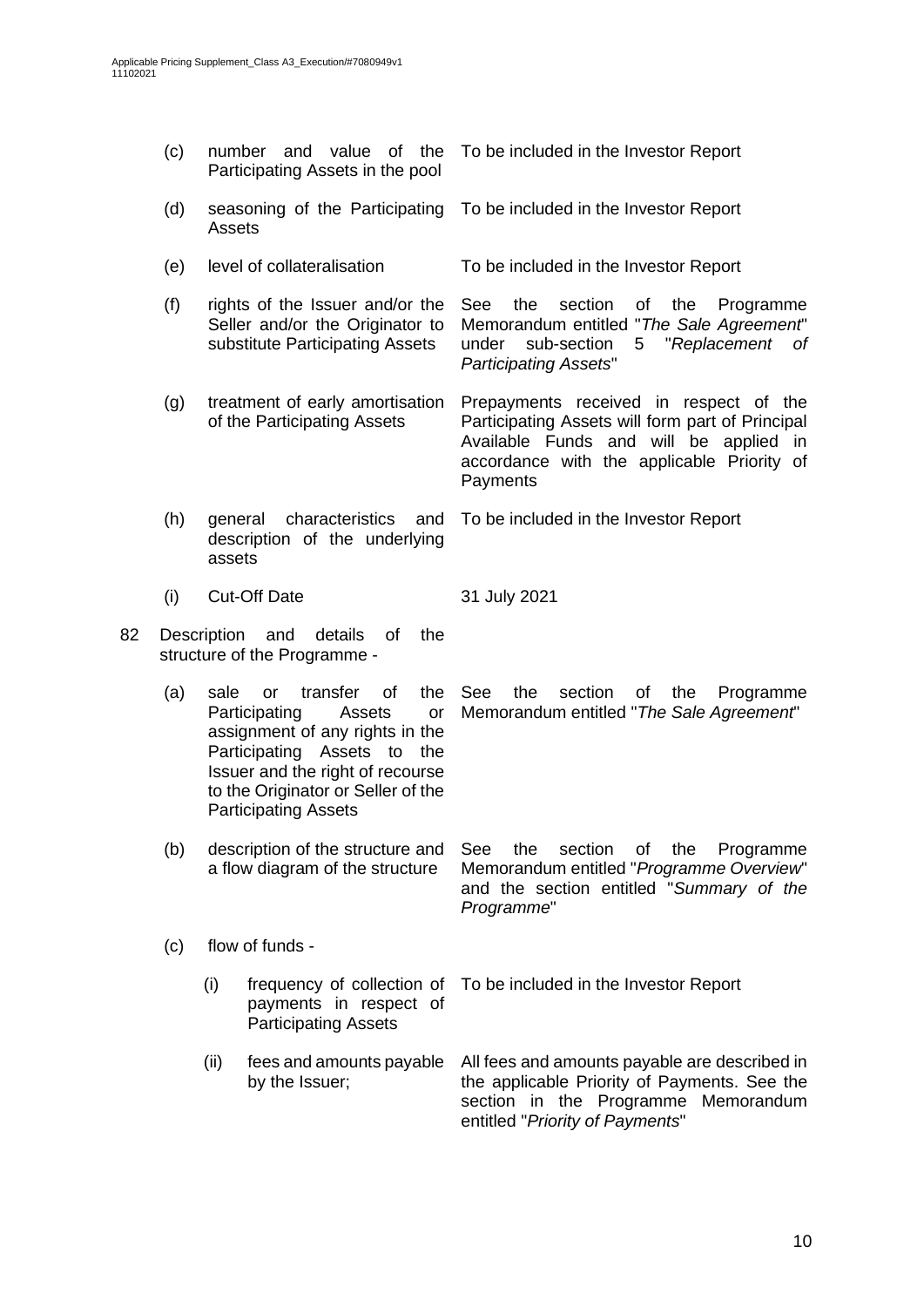- (iii) Priority of Payments made by the Issuer See the section in the Programme Memorandum entitled "*Priority of Payments*"
- (iv) any other arrangements upon which payments of interest and principal to Noteholders are dependent Not applicable
- (v) potential material liquidity shortfalls and plans to cover shortfalls The Issuer benefits from the Liquidity Reserve and Redraw Reserve. See the section in the Programme Memorandum entitled "*Structural Features*" under sub-sections 3.2 "*Liquidity*
- (d) accumulation of surpluses in See section of the Programme Memorandum the Issuer and investment criteria for the investment of any liquidity surpluses
- (e) interest held in the Class A3 Notes by the Originator
- (f) name, address, description, and significant business activities of the -
	- (i) Originator See the section in the Programme Memorandum entitled "*The Originator and the Servicer*" and the section entitled "*Corporate Information*"

time at the Originator's sole discretion

*Reserve*" and 3.4 "*Redraw Reserve*"

section 1 "*Cash Management*"

entitled "*Structural Features*" under sub-

ZAR271,500,000 at the Issue Date which interest may be sold to another party at any

- (ii) Sellers See the section in the Programme Memorandum entitled "*The Sale Agreement*" and the section entitled "*Summary of the Programme*"
- (iii) Servicer and summary of Servicer's responsibilities and appointment removal of Servicer See the section in the Programme Memorandum entitled "*The Originator and the Servicer*" and the section entitled "*Corporate Information*"

REPORT OF THE INDEPENDENT AUDITORS - SEE APPENDIX "A"

POOL DATA – SEE APPENDIX "B"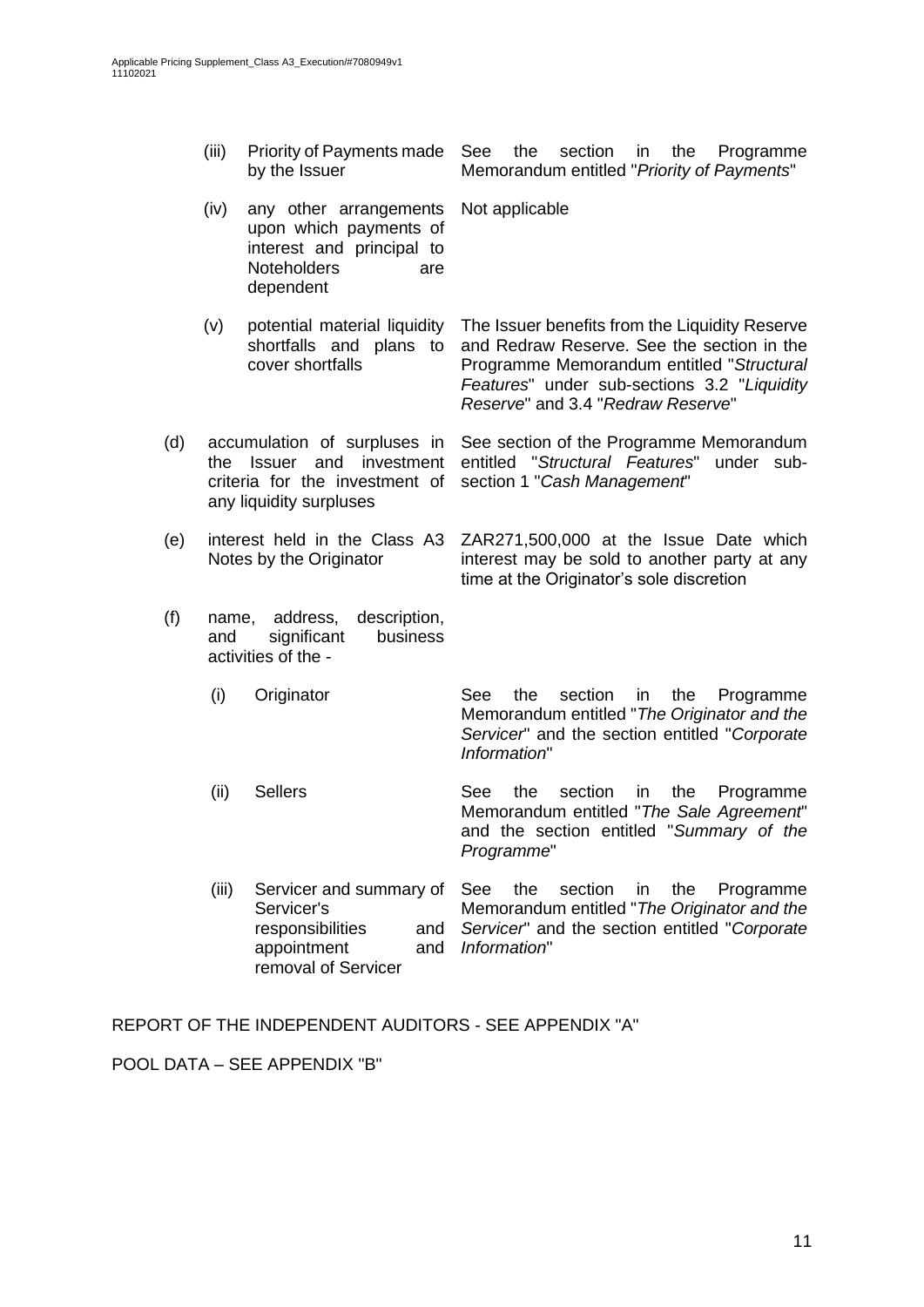Application is hereby made to list this Tranche of the Notes pursuant to the Fox Street 3 (RF) Limited Residential Mortgage Backed Securities Programme.

## **FOX STREET 3 (RF) LIMITED** (Issuer)

| By:   | March<br>Director, duly authorised | By:   | Director, duly authorised |
|-------|------------------------------------|-------|---------------------------|
| Name: | <b>David Peter Towers</b>          | Name: | Kurt Wade van Staden      |
| Date: | 11 October 2021                    | Date: | 11 October 2021           |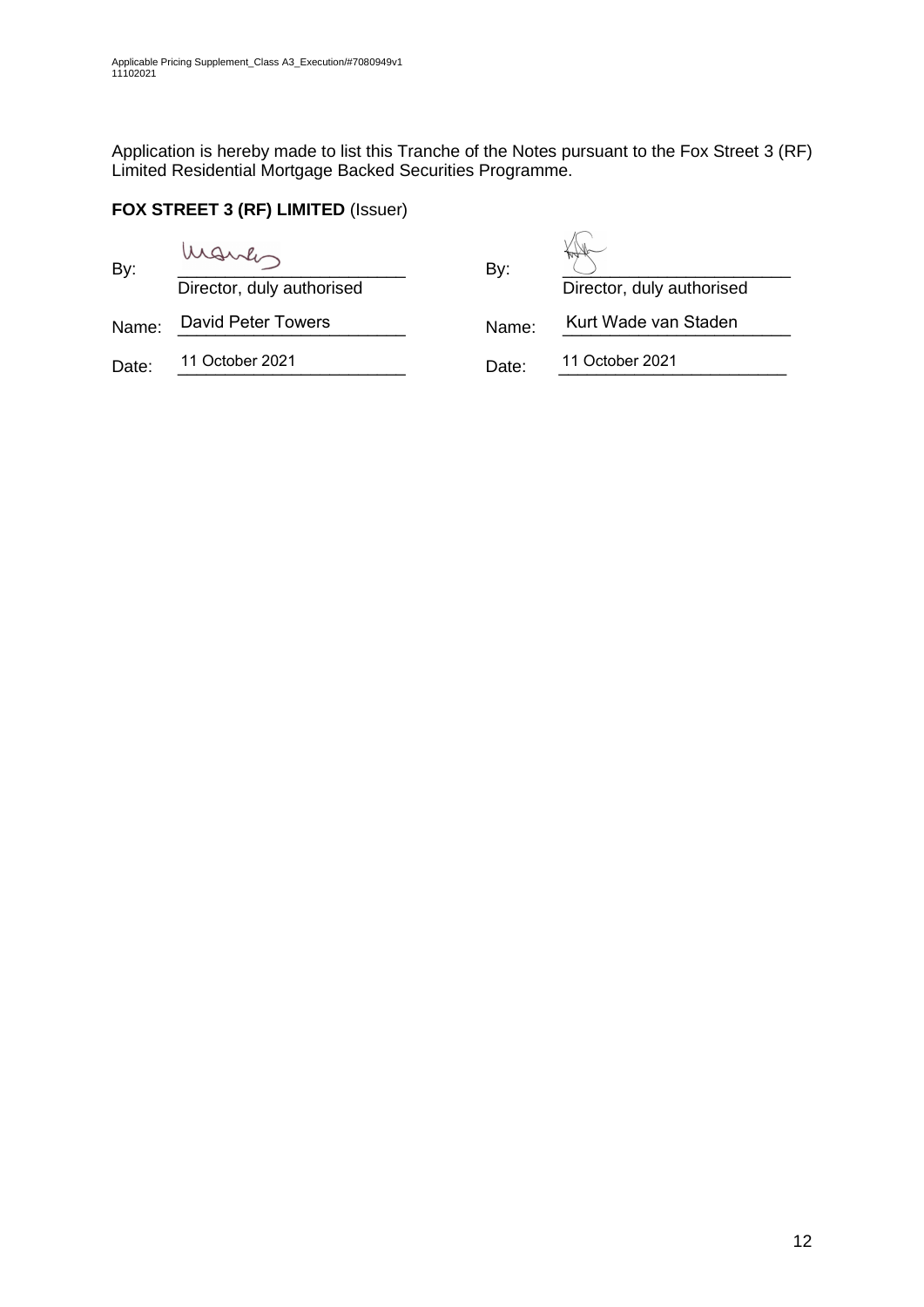**APPENDIX "A"**

# **REPORT OF THE INDEPENDENT AUDITOR OF THE ISSUER**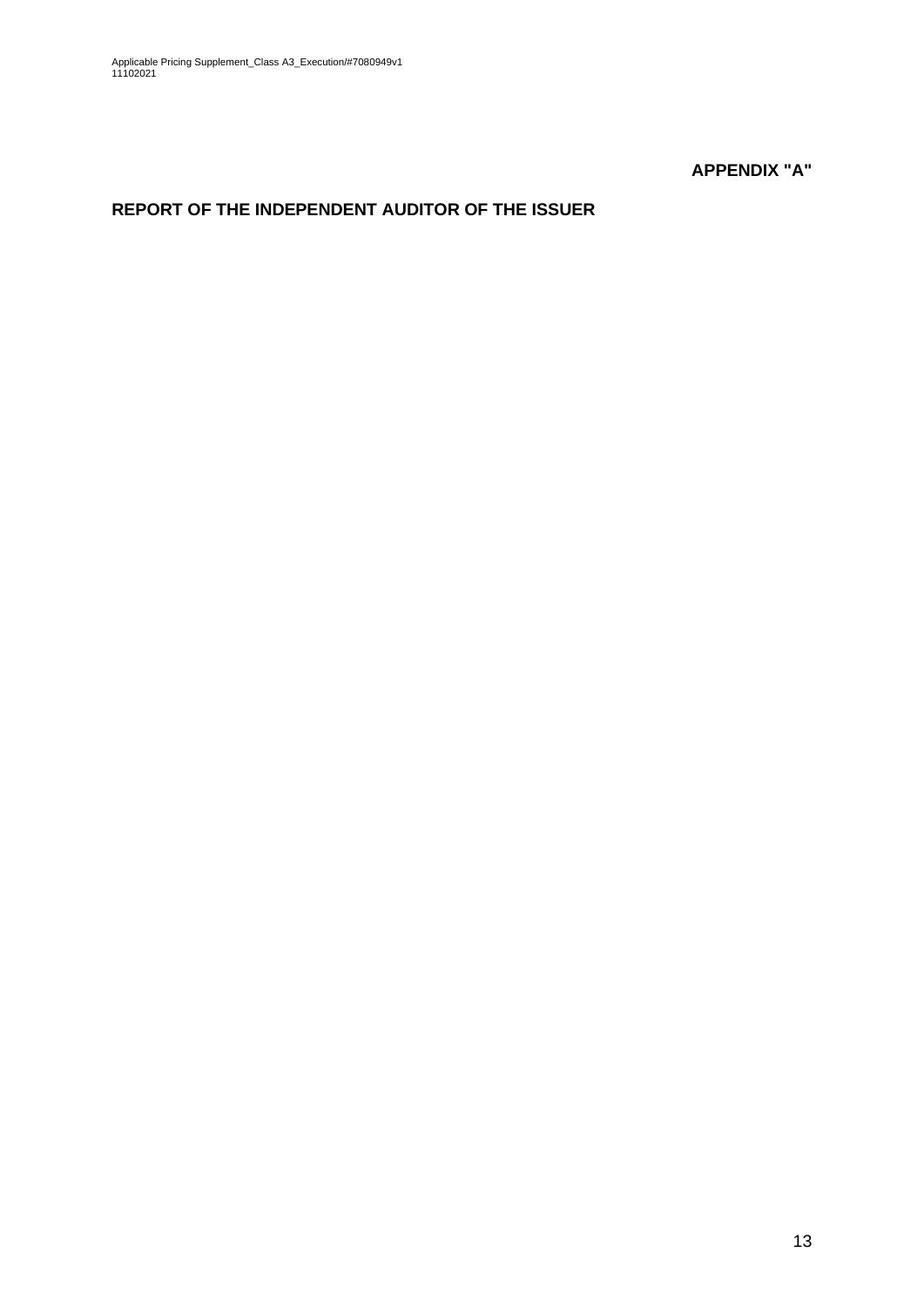## **APPENDIX "B"**

## **POOL DATA**

#### **Programme Information**

| Transaction type:                   | Traditional cashflow securitisation                             |  |  |  |  |  |
|-------------------------------------|-----------------------------------------------------------------|--|--|--|--|--|
| Single issue or Programme:          | Programme                                                       |  |  |  |  |  |
| Revolving or static securitisation: | <b>Static</b>                                                   |  |  |  |  |  |
| Inception date:                     | 5 October 2021                                                  |  |  |  |  |  |
| Originator:                         | Investec Bank Limited                                           |  |  |  |  |  |
| Servicer:                           | Investec Bank Limited                                           |  |  |  |  |  |
| Administrator:                      | Investec Bank Limited                                           |  |  |  |  |  |
| Back-up or Standby Servicer:        | Only applicable if Servicer related trigger is breached         |  |  |  |  |  |
| Maximum Programme Size:             | ZAR3,000,000,000                                                |  |  |  |  |  |
| <b>Reporting Period:</b>            | Quarterly                                                       |  |  |  |  |  |
| Rating Agency:                      | Credit<br>Rating<br>Proprietary<br>Limited<br>Global<br>Company |  |  |  |  |  |
|                                     | (registration number 1995/005001/07)                            |  |  |  |  |  |
| Credit rating of Programme:         | Not applicable. Only the Notes will be rated                    |  |  |  |  |  |
| Contact person:                     | Investec: Head of DCM Ops                                       |  |  |  |  |  |
|                                     | Email: DCMOps@investec.co.za                                    |  |  |  |  |  |

## **Asset Data (as at 31 July 2021)**

| Type of underlying assets:         | Residential loans originated by the Originator |
|------------------------------------|------------------------------------------------|
| Initial number of assets:          | 1036                                           |
| Initial value of assets:           | ZAR1,062,434,540.61                            |
| Number of assets outstanding:      | 1036                                           |
| Total value of assets outstanding: | ZAR1,062,434,540.61                            |
| WA time to maturity:               | $12.12$ years                                  |
| Average time to maturity:          | $10.30$ years                                  |
| Maximum maturity:                  | 24.75 years                                    |
| Weighted average interest rate:    | Prime Rate minus 1.20%                         |
| Largest asset value:               | ZAR5,766,733.88                                |
| Average asset value:               | ZAR1,025,515.97                                |
| WA committed loan to value:        | 63.65%                                         |
| WA current loan to value:          | 55.76%                                         |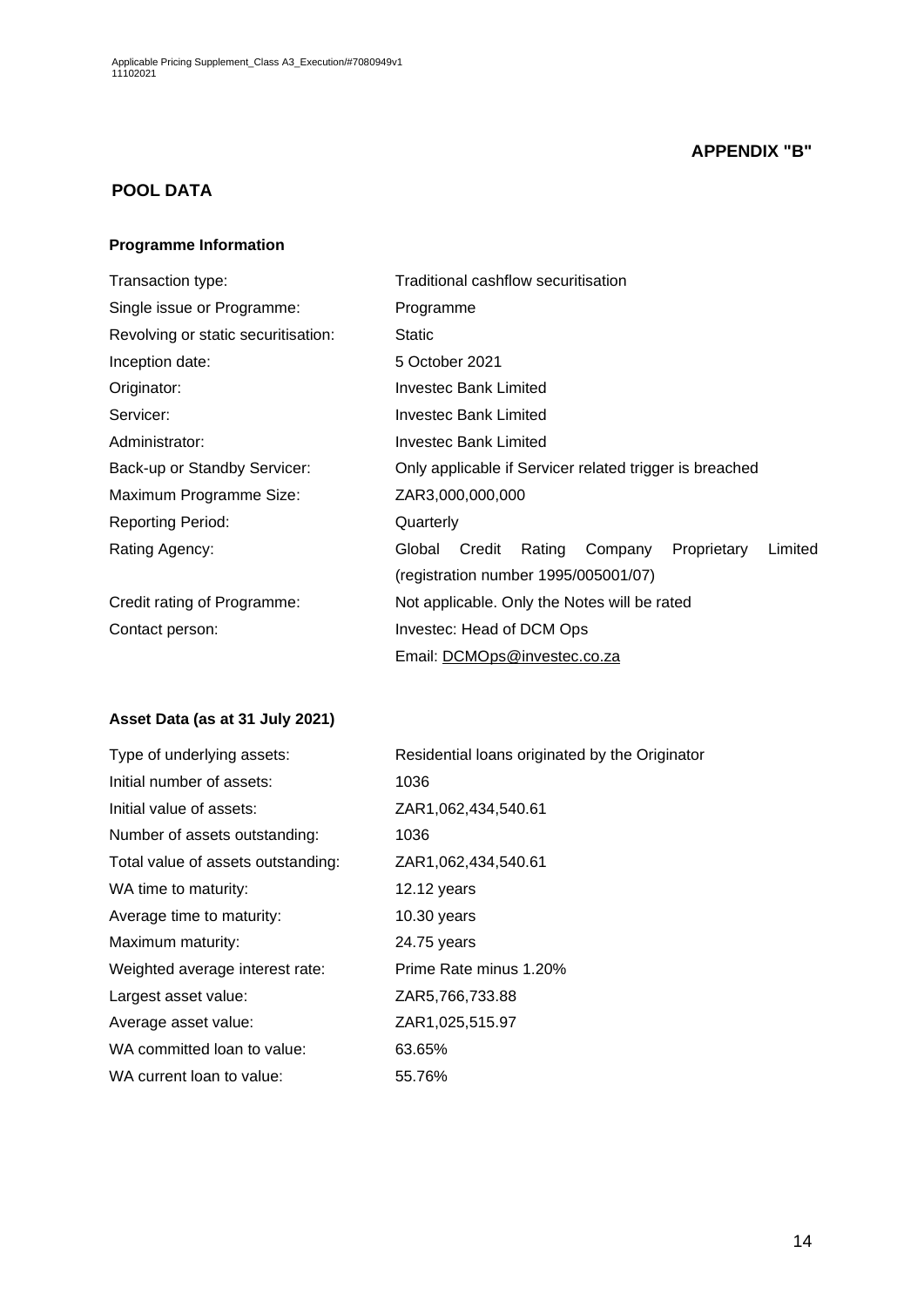# **Assets Stratification Table (as at 31 July 2021)**

| > =       | ⋖         | <b>Aggregate Amount</b> | <b>Portfolio</b>        | Loans        | <b>Portfolio</b>        |
|-----------|-----------|-------------------------|-------------------------|--------------|-------------------------|
| ZAR       | ZAR       | ZAR                     | $\mathbf{0}/\mathbf{0}$ | <b>Count</b> | $\mathbf{0}/\mathbf{0}$ |
| < 0       |           | 466,570                 | $-0.04%$                | 8            | 0.77%                   |
| 0         | 500,000   | 64,922,538              | 6.11%                   | 360          | 34.75%                  |
| 500,000   | 1,000,000 | 179,425,591             | 16.89%                  | 242          | 23.36%                  |
| 1,000,000 | 1,500,000 | 204,192,845             | 19.22%                  | 166          | 16.02%                  |
| 1,500,000 | 2,000,000 | 198,268,029             | 18.66%                  | 115          | 11.10%                  |
| 2,000,000 | 2,500,000 | 144,410,077             | 13.59%                  | 65           | 6.27%                   |
| 2,500,000 | 3,000,000 | 95,698,174              | 9.01%                   | 35           | 3.38%                   |
| 3,000,000 | 3,500,000 | 54,510,432              | 5.13%                   | 17           | 1.64%                   |
| 3,500,000 | 4,000,000 | 29,141,454              | 2.74%                   | 8            | 0.77%                   |
| 4,000,000 | 5,000,000 | 65,854,795              | 6.20%                   | 15           | 1.45%                   |
| 5,000,000 | 6,000,000 | 26,477,175              | 2.49%                   | 5            | 0.48%                   |
|           |           | 1,062,434,541           | 100.00%                 | 1036         | 100.00%                 |

#### **Current Principal Balance**

#### **Current Loan-to-Value**

| > =           | ⋖             | <b>Aggregate Amount</b> | <b>Portfolio</b> | <b>Loans</b> | <b>Portfolio</b>        |
|---------------|---------------|-------------------------|------------------|--------------|-------------------------|
| $\frac{0}{0}$ | $\frac{0}{0}$ | ZAR                     | $\frac{0}{0}$    | <b>Count</b> | $\mathbf{0}/\mathbf{0}$ |
| 0%            | 10%           | 14,330,626              | 1.35%            | 215          | 20.75%                  |
| 10%           | 20%           | 46,776,031              | 4.40%            | 91           | 8.78%                   |
| 20%           | <b>30%</b>    | 69,619,924              | 6.55%            | 100          | 9.65%                   |
| 30%           | 40%           | 116,681,370             | 10.98%           | 118          | 11.39%                  |
| 40%           | 50%           | 164,082,196             | 15.44%           | 124          | 11.97%                  |
| 50%           | 60%           | 150,800,606             | 14.19%           | 102          | 9.85%                   |
| 60%           | <b>70%</b>    | 211,800,669             | 19.94%           | 127          | 12.26%                  |
| 70%           | 80%           | 159,586,358             | 15.02%           | 95           | 9.17%                   |
| 80%           | 90%           | 91,677,854              | 8.63%            | 47           | 4.54%                   |
| 90%           | 100%          | 33,945,636              | 3.20%            | 16           | 1.54%                   |
| 100%          | 102%          | 3,133,272               | 0.29%            |              | 0.10%                   |
| 102%          |               |                         | 0.00%            | 0            | 0.00%                   |
|               |               | 1,062,434,541           | 100.00%          | 1036         | 100.00%                 |

#### **Owner Occupancy Status**

| <b>Occupancy Status</b> | <b>Aggregate Amount</b> | <b>Portfolio</b> | Loans        | <b>Portfolio</b> |
|-------------------------|-------------------------|------------------|--------------|------------------|
|                         | ZAR                     | $\frac{0}{0}$    | <b>Count</b> | $\frac{0}{0}$    |
| <b>Owner Occupied</b>   | 771,517,539             | 72.62%           | 657          | 63.42%           |
| Non-Owner Occupied      | 290.917.002             | $27.38\%$        | 379          | 36.58%           |
|                         | 1,062,434,541           | 100.00%          | 1036         | 100.00%          |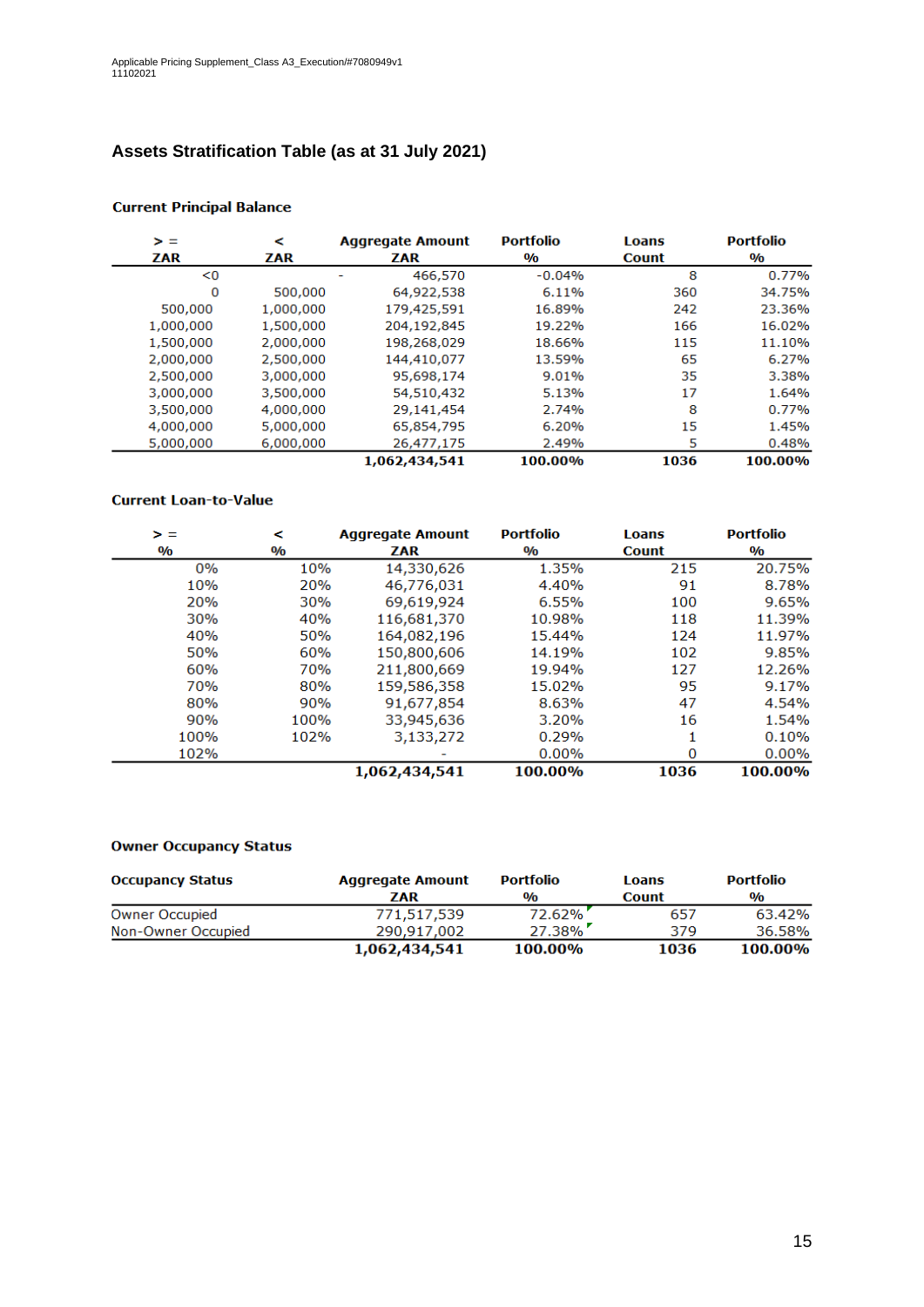| > =           | <             | <b>Aggregate Amount</b> |               | <b>Loans</b> | <b>Portfolio</b> |
|---------------|---------------|-------------------------|---------------|--------------|------------------|
| $\frac{0}{0}$ | $\frac{0}{0}$ | ZAR                     | $\frac{0}{0}$ | <b>Count</b> | $\frac{0}{0}$    |
| 0%            | 10%           | 6,512,690               | 0.61%         | 10           | 0.97%            |
| 10%           | 20%           | 14,064,505              | 1.32%         | 13           | 1.25%            |
| 20%           | 30%           | 11,531,271              | 1.09%         | 11           | 1.06%            |
| 30%           | 40%           | 20,661,209              | 1.94%         | 30           | 2.90%            |
| 40%           | 50%           | 52,835,305              | 4.97%         | 53           | 5.12%            |
| 50%           | 60%           | 83,414,466              | 7.85%         | 76           | 7.34%            |
| 60%           | 70%           | 131,626,710             | 12.39%        | 114          | 11.00%           |
| 70%           | 80%           | 176,330,115             | 16.60%        | 146          | 14.09%           |
| 80%           | 90%           | 207,477,322             | 19.53%        | 198          | 19.11%           |
| 90%           | 100%          | 155,046,223             | 14.59%        | 159          | 15.35%           |
| 100%          | 102%          | 200,753,466             | 18.90%        | 225          | 21.72%           |
| 102%          |               | 2,181,259               | 0.21%         |              | 0.10%            |
|               |               | 1,062,434,541           | 100.00%       | 1036         | 100.00%          |

### **Original Loan-to-Value**

### **Loan Seasoning (in Months)**

| > =<br><b>Months</b> | ≺<br><b>Months</b> | <b>Aggregate Amount</b><br>ZAR | <b>Portfolio</b><br>$\mathbf{0}/\mathbf{0}$ | <b>Loans</b><br><b>Count</b> | <b>Portfolio</b><br>$\mathbf{O}/\mathbf{O}$ |
|----------------------|--------------------|--------------------------------|---------------------------------------------|------------------------------|---------------------------------------------|
| 0                    | 24                 | 8,460,939                      | 0.80%                                       | 3                            | 0.29%                                       |
| 24                   | 36                 | 8,243,063                      | 0.78%                                       | 3                            | 0.29%                                       |
| 36                   | 48                 | 7,569,359                      | 0.71%                                       | 3                            | 0.29%                                       |
| 48                   | 60                 | 8,083,226                      | 0.76%                                       | 2                            | 0.19%                                       |
| 60                   | 80                 | 17,491,379                     | 1.65%                                       | 6                            | 0.58%                                       |
| 80                   | 100                | 275,793,317                    | 25.96%                                      | 226                          | 21.81%                                      |
| 100                  | 120                | 318,651,823                    | 29.99%                                      | 276                          | 26.64%                                      |
| 120                  | 140                | 171,337,569                    | 16.13%                                      | 162                          | 15.64%                                      |
| 140                  | 160                | 82,185,785                     | 7.74%                                       | 96                           | 9.27%                                       |
| 160                  | 180                | 99,241,755                     | 9.34%                                       | 154                          | 14.86%                                      |
| 180                  | 240                | 65,002,248                     | 6.12%                                       | 103                          | 9.94%                                       |
| 240                  |                    | 374,079                        | 0.04%                                       |                              | 0.19%                                       |
|                      |                    | 1,062,434,541                  | 99.96%                                      | 1036                         | 100.00%                                     |

#### **Loan Remaining Maturity (in Months)**

| > =    | ≺             | <b>Aggregate Amount</b> | <b>Portfolio</b>        | <b>Loans</b> | <b>Portfolio</b>        |
|--------|---------------|-------------------------|-------------------------|--------------|-------------------------|
| Months | <b>Months</b> | ZAR                     | $\mathbf{0}/\mathbf{0}$ | <b>Count</b> | $\mathbf{0}/\mathbf{0}$ |
| 0      | 24            | 1,484,134               | 0.14%                   | 10           | 0.97%                   |
| 24     | 36            | 1,701,845               | 0.16%                   | 6            | 0.58%                   |
| 36     | 48            | 3,734,674               | 0.35%                   | 18           | 1.74%                   |
| 48     | 60            | 14,070,089              | 1.32%                   | 39           | 3.76%                   |
| 60     | 80            | 70,037,241              | 6.59%                   | 137          | 13.22%                  |
| 80     | 100           | 47,302,101              | 4.45%                   | 76           | 7.34%                   |
| 100    | 120           | 122,462,143             | 11.53%                  | 141          | 13.61%                  |
| 120    | 140           | 224,692,340             | 21.15%                  | 228          | 22.01%                  |
| 140    | 160           | 256,445,777             | 24.14%                  | 234          | 22.59%                  |
| 160    | 180           | 76,598,466              | 7.21%                   | 42           | 4.05%                   |
| 180    | 240           | 239,831,640             | 22.57%                  | 103          | 9.94%                   |
| 240    |               | 4,074,091               | 0.38%                   | 2            | 0.19%                   |
|        |               | 1,062,434,541           | 100.00%                 | 1036         | 100.00%                 |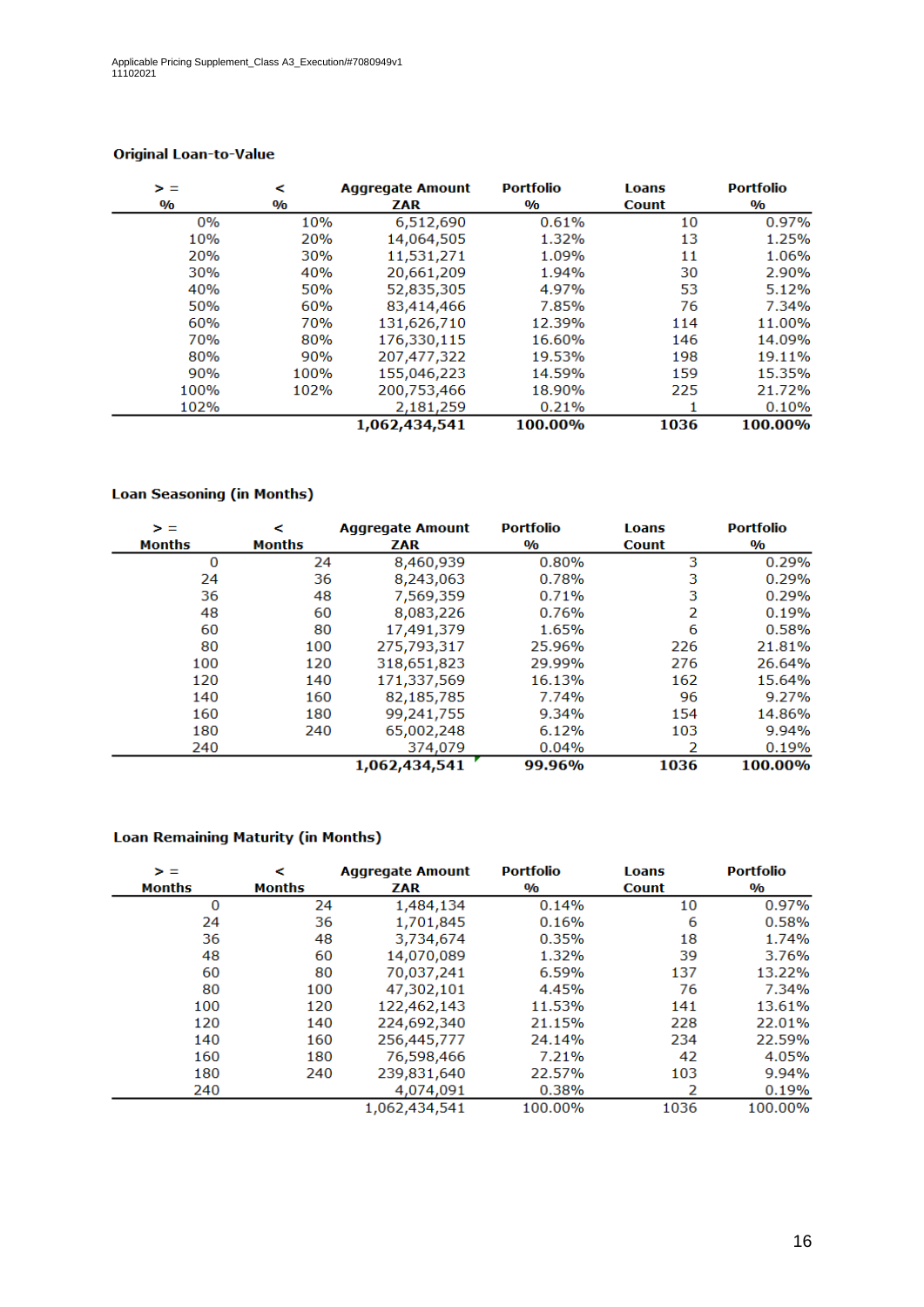#### **Employment Status**

| <b>Employment Status</b> | <b>Aggregate Amount</b> | <b>Portfolio</b> | Loans        | <b>Portfolio</b> |
|--------------------------|-------------------------|------------------|--------------|------------------|
|                          | ZAR                     | $\frac{0}{0}$    | <b>Count</b> | $\frac{0}{0}$    |
| Employed                 | 915,661,662             | 86.19%           | 895          | 86.39%           |
| Self-Empoyed or Other    | 146,772,879             | $13.81\%$        | 141          | 13.61%           |
|                          | 1,062,434,541           | 100.00%          | 1036         | 100.00%          |

#### Loan Margin (Discount to the Prime Rate)

| > =                     | ≺                       | <b>Aggregate Amount</b> | <b>Portfolio</b>        | <b>Loans</b> | <b>Portfolio</b>        |
|-------------------------|-------------------------|-------------------------|-------------------------|--------------|-------------------------|
| $\mathbf{0}/\mathbf{0}$ | $\mathbf{0}/\mathbf{0}$ | ZAR                     | $\mathbf{0}/\mathbf{0}$ | <b>Count</b> | $\mathbf{0}/\mathbf{0}$ |
| $-0.25%$                | $-2.00\%$               | 9,737,211               | 0.92%                   | 20           | 1.93%                   |
| $-2.00%$                | $-1.75%$                | 81,352,327              | 7.66%                   | 184          | 17.76%                  |
| $-1.75%$                | $-1.50%$                | 97,768,608              | 9.20%                   | 114          | 11.00%                  |
| $-1.50%$                | $-1.25%$                | 172,537,718             | 16.24%                  | 189          | 18.24%                  |
| $-1.25%$                | $-1.00%$                | 217,525,893             | 20.47%                  | 171          | 16.51%                  |
| $-1.00%$                | $-0.75%$                | 341,368,314             | 32.13%                  | 237          | 22.88%                  |
| $-0.75%$                | $-0.50%$                | 94,333,223              | 8.88%                   | 75           | 7.24%                   |
| $-0.50%$                | $-0.25%$                | 43,106,199              | 4.06%                   | 40           | 3.86%                   |
| $-0.25%$                | $0.00\%$                | 1,627,586               | 0.15%                   | 3            | 0.29%                   |
| $0.00\%$                | 0.25%                   | 3,077,461               | 0.29%                   | 3            | 0.29%                   |
| 0.25%                   | 0.50%                   |                         | $0.00\%$                | 0            | $0.00\%$                |
|                         |                         | 1,062,434,541           | 100.00%                 | 1036         | 80.31%                  |

### **Geographical Distribution**

| <b>Province</b>      | <b>Aggregate Amount</b> | <b>Portfolio</b> | Loans        | <b>Portfolio</b> |
|----------------------|-------------------------|------------------|--------------|------------------|
|                      | <b>ZAR</b>              | $\frac{0}{0}$    | <b>Count</b> | $\frac{0}{0}$    |
| <b>GAUTENG</b>       | 544,857,363             | 51.28%           | 560          | 54.05%           |
| <b>WESTERN CAPE</b>  | 352,084,566             | 33.14%           | 317          | 30.60%           |
| <b>NORTHERN CAPE</b> | 2,015,033               | 0.19%            |              | 0.10%            |
| <b>NORTH WEST</b>    | 11,127,026              | 1.05%            | 14           | 1.35%            |
| <b>FREE STATE</b>    | 6,620,554               | 0.62%            | 4            | 0.39%            |
| <b>MPUMALANGA</b>    | 5,142,990               | 0.48%            | 7            | 0.68%            |
| KWAZULU-NATAL        | 105,586,582             | 9.94%            | 100          | 9.65%            |
| <b>LIMPOPO</b>       | 1,711,676               | 0.16%            |              | 0.10%            |
| <b>EASTERN CAPE</b>  | 33,288,751              | 3.13%            | 32           | 3.09%            |
|                      | 1,062,434,541           | 100.00%          | 1036         | 100.00%          |

### **Liquidity Facility**

Not applicable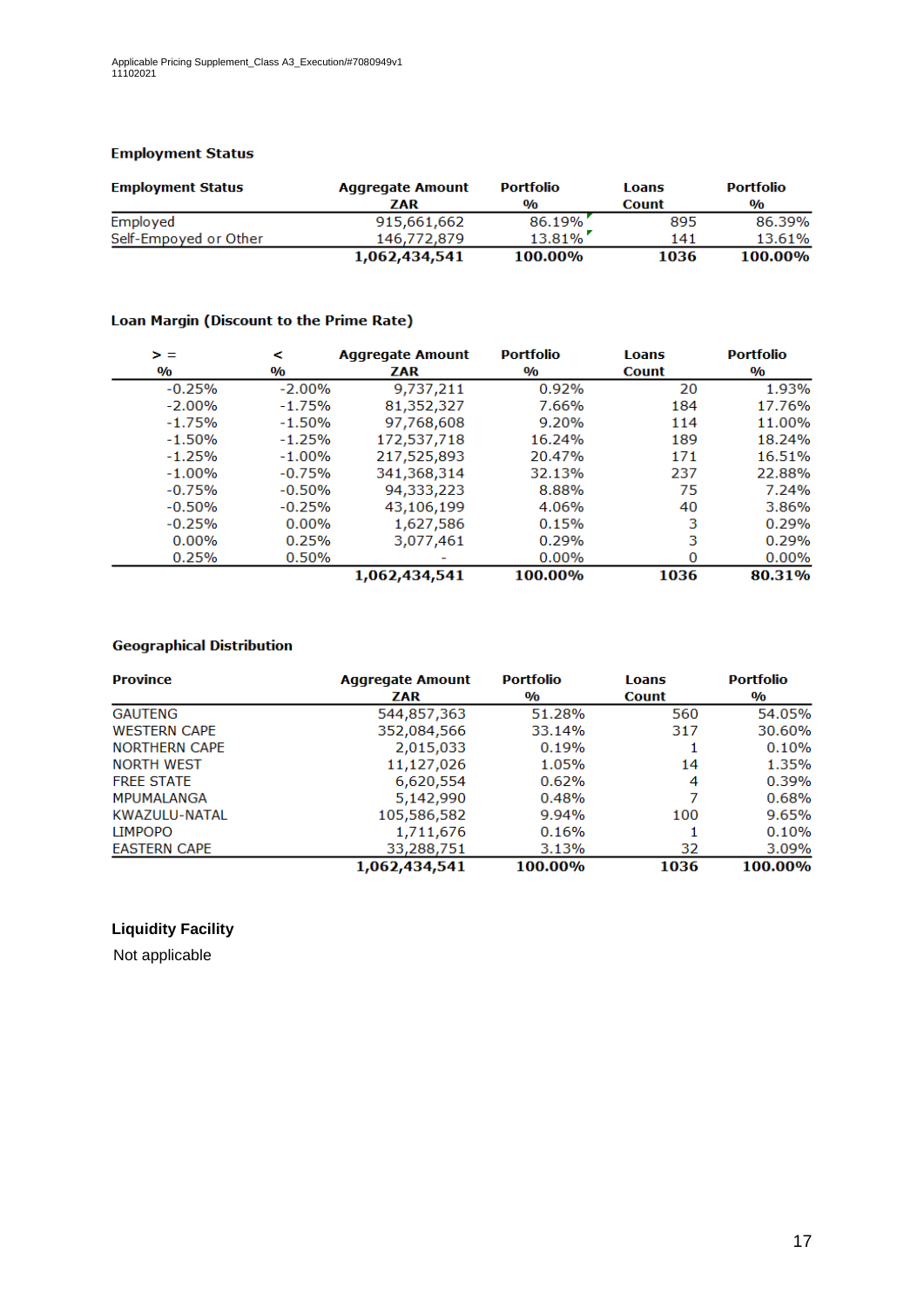| Item                                    | <b>Class A1</b>      | <b>Class A2</b>      | <b>Class A3</b>                     | <b>Class A4</b>                     |
|-----------------------------------------|----------------------|----------------------|-------------------------------------|-------------------------------------|
| JSE bond code                           | FST3A1               | FST3A2               | FST3A3                              | FST3A4                              |
| <b>ISIN</b> code                        | ZAG000180613         | ZAG000180621         | ZAG000180647                        | ZAG000180639                        |
| Currency                                | <b>ZAR</b>           | ZAR                  | ZAR                                 | ZAR                                 |
| Type of notes                           | <b>Floating Rate</b> | <b>Floating Rate</b> | <b>Floating Rate</b>                | <b>Floating Rate</b>                |
| Rating Agency                           | <b>GCR</b>           | <b>GCR</b>           | <b>GCR</b>                          | <b>GCR</b>                          |
| Expected<br>Long<br>term credit rating  | Not applicable       | AAA(ZA)(sf)          | AAA(ZA)(sf)                         | AAA(ZA)(sf)                         |
| Expected<br>Short<br>term credit rating | $A1 + (ZA)(sf)$      | Not applicable       | Not applicable                      | Not applicable                      |
| Initial<br>nominal<br>amount            | ZAR 80,000,000       | ZAR 165,000,000      | ZAR 445,000,000                     | ZAR 260,000,000                     |
| Nominal amount<br>at reporting date     | Not applicable       | Not applicable       | Not applicable                      | Not applicable                      |
| Interest rate                           | Reference Rate +     | Reference Rate +     | Reference Rate +                    | Reference Rate +                    |
|                                         | 0.57% per annum      | 0.80% per annum      | 1.10%per annum                      | 1.25% per annum                     |
| Interest payment                        | Not applicable       | Not applicable       | Not applicable                      | Not applicable                      |
| Interest not paid                       | Not applicable       | Not applicable       | Not applicable                      | Not applicable                      |
| Scheduled<br><b>Maturity Date</b>       | Not applicable       | Not applicable       | Not applicable                      | Not applicable                      |
| Final<br>Redemption<br>Date             | 20 October 2022      | 20 October 2024      | 20 October 2031                     | 20 April 2049                       |
| Step-up<br>Rate<br>Margin               | Not applicable       | Not applicable       | Reference Rate +<br>1.25% per annum | Reference Rate +<br>1.55% per annum |
| Step-up Date                            | Not applicable       | Not applicable       | 20 October 2026                     | 20 October 2026                     |
| Credit<br>enhancement*                  | 15.9%                | 43.3%                | 90.1%                               | 107.5%                              |

At the Initial Issue Date expressed as percentage of the aggregate principal amount outstanding of all Notes.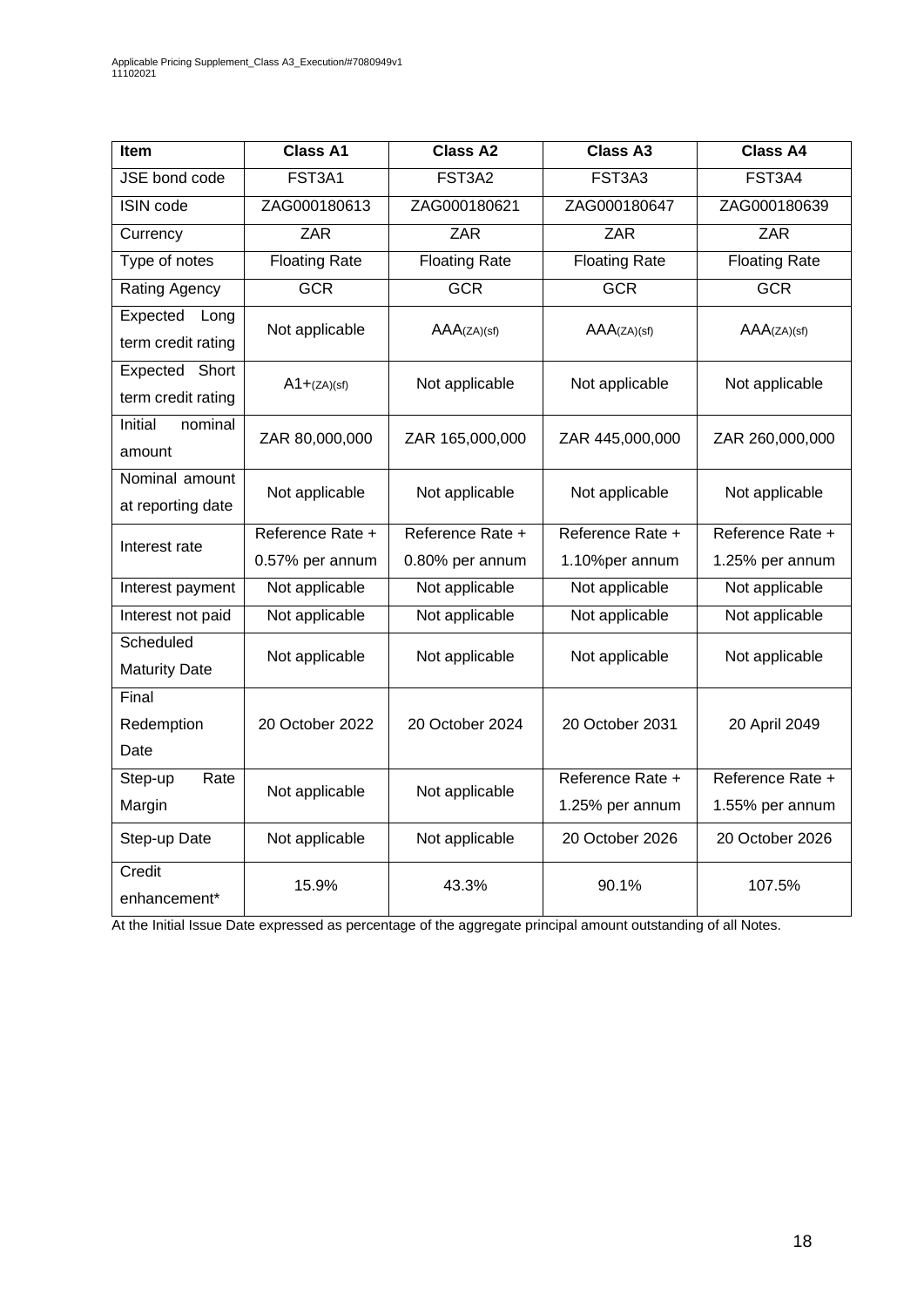# **Hedge Counterparty**

| Hedge Counterparty:                             | <b>Investec Bank Limited</b>                                                                                                                                                                                                |
|-------------------------------------------------|-----------------------------------------------------------------------------------------------------------------------------------------------------------------------------------------------------------------------------|
| Credit rating of hedge counterparty:            | AA(zA) by the Rating Agency                                                                                                                                                                                                 |
| Type of hedge provided:                         | Interest rate swap                                                                                                                                                                                                          |
| Exposure to SPV:                                | The potential M-t-M value of the swap plus any additional                                                                                                                                                                   |
|                                                 | amount, if required by the Rating Agency                                                                                                                                                                                    |
| <b>Credit Enhancement</b>                       |                                                                                                                                                                                                                             |
| Credit enhancement available:                   | Yes                                                                                                                                                                                                                         |
| Available to each noteholder:                   | The Subordinated Loan provides credit enhancement<br>to all Noteholders                                                                                                                                                     |
| Provider:                                       | Investec Bank Limited provides the Subordinated Loan<br>at the Issue Date which may be sold to another party at<br>any time at Investec Bank Limited's sole discretion and<br>subject to prevailing regulatory restrictions |
| Credit rating of provider:                      | AA(zA) by the Rating Agency.                                                                                                                                                                                                |
| Details of credit enhancement:                  | See the section of the Programme Memorandum Entitled                                                                                                                                                                        |
|                                                 | "STRUCTURAL FEATURES" under section 6 entitled                                                                                                                                                                              |
|                                                 | "Subordinated Loan Agreement"                                                                                                                                                                                               |
| Credit enhancement limit:                       | ZAR165,000,000.                                                                                                                                                                                                             |
| value<br>of<br>Current                          | credit ZAR151,228,899                                                                                                                                                                                                       |
| enhancement:                                    |                                                                                                                                                                                                                             |
| Credit enhancement committed and Not applicable |                                                                                                                                                                                                                             |
| not drawn:                                      |                                                                                                                                                                                                                             |
| <b>Other facilities</b>                         |                                                                                                                                                                                                                             |
| Provider:                                       | <b>Investec Bank Limited</b>                                                                                                                                                                                                |
| Credit rating of provider:                      | AA(zA) by the Rating Agency                                                                                                                                                                                                 |
| Type and purpose of facility:                   | Warehouse Facility. See the section of the Programme                                                                                                                                                                        |
|                                                 | Memorandum Entitled "STRUCTURAL FEATURES"                                                                                                                                                                                   |
|                                                 | under section 7 entitled "Warehouse Facility"                                                                                                                                                                               |